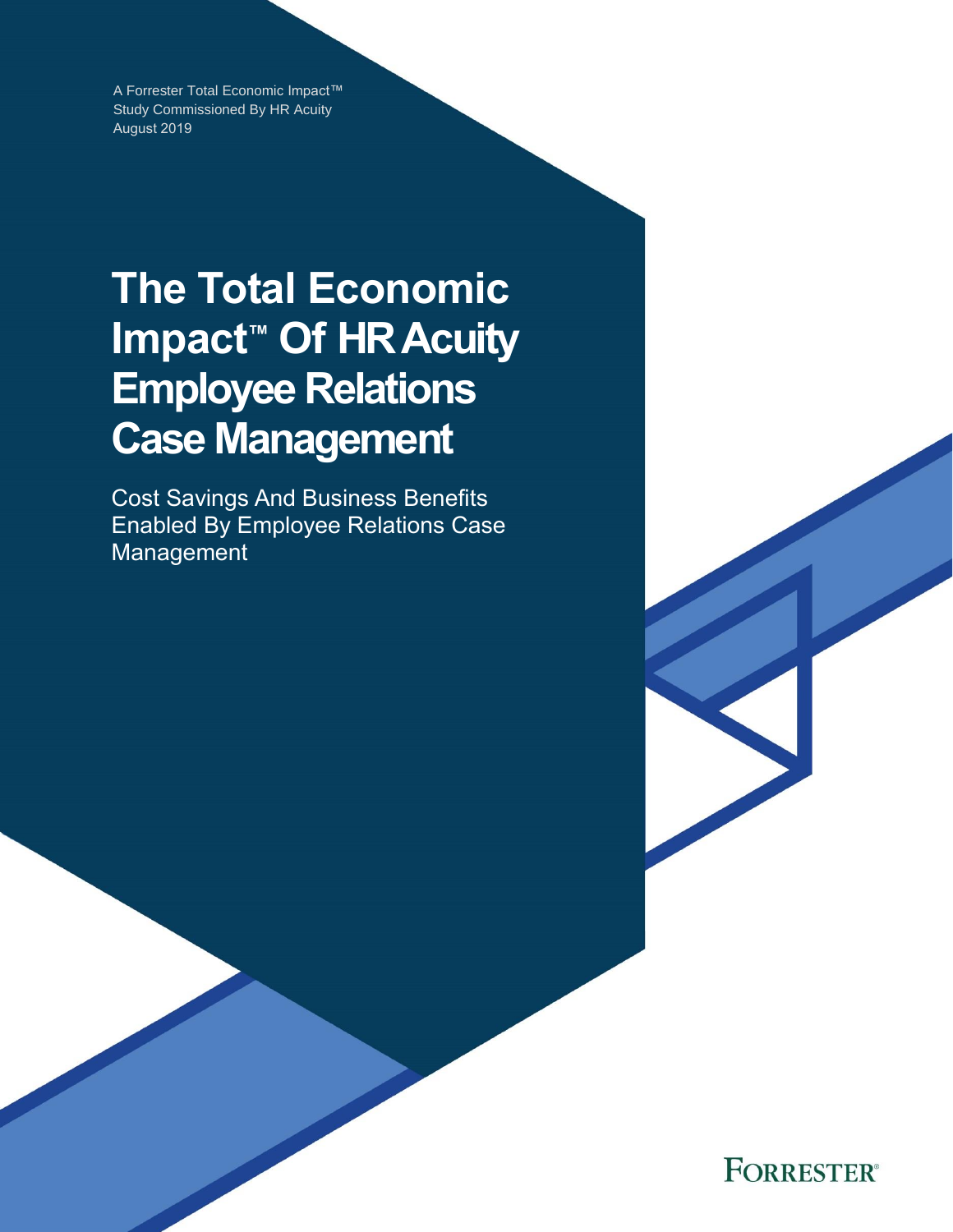# **Table Of Contents**

| <b>Executive Summary</b>                                          | 1               |
|-------------------------------------------------------------------|-----------------|
| <b>Key Findings</b>                                               | $\overline{2}$  |
| <b>TEI Framework And Methodology</b>                              | 5               |
| The Employee Relations Case Management Customer Journey           | $6\phantom{1}6$ |
| Interviewed Organizations                                         | 6               |
| <b>Key Challenges</b>                                             | 6               |
| <b>Key Results</b>                                                | $\overline{7}$  |
| <b>Composite Organization</b>                                     | 8               |
| <b>Analysis Of Benefits</b>                                       | 9               |
| Benefit 1: Improved Employee Relations Team Efficacy              | 9               |
| Benefit 2: Improved Human Resources And Business Partner Efficacy | 10              |
| Benefit 3: Avoided And Mitigated Legal Risk And Costs             | 12              |
| Benefit 4: Strategic Insight Gains                                | 14              |
| <b>Unquantified Benefits</b>                                      | 16              |
| Flexibility                                                       | 16              |
| <b>Analysis Of Costs</b>                                          | 17              |
| Cost 1: HR Acuity SaaS Cost                                       | 17              |
| Cost 2: Internal Labor Cost For Implementation And Maintenance    | 18              |
| Cost 3: Internal Labor Cost For Training                          | 19              |
| <b>Financial Summary</b>                                          | 20              |
| HR Acuity Employee Relations Case Management: Overview            | 21              |
| <b>Appendix A: Total Economic Impact</b>                          | 22              |
| <b>Appendix B: Endnotes</b>                                       | 23              |

#### ABOUT FORRESTER CONSULTING

Forrester Consulting provides independent and objective research-based consulting to help leaders succeed in their organizations. Ranging in scope from a short strategy session to custom projects, Forrester's Consulting services connect you directly with research analysts who apply expert insight to your specific business challenges. For more information, visit forrester.com/consulting.

© 2019, Forrester Research, Inc. All rights reserved. Unauthorized reproduction is strictly prohibited. Information is based on best available resources. Opinions reflect judgment at the time and are subject to change. Forrester®, Technographics®, Forrester Wave, RoleView, TechRadar, and Total Economic Impact are trademarks of Forrester Research, Inc. All other trademarks are the property of their respective companies. For additional information, go to forrester.com.

# **FORRESTER®**

**Project Director:** Jennifer Adams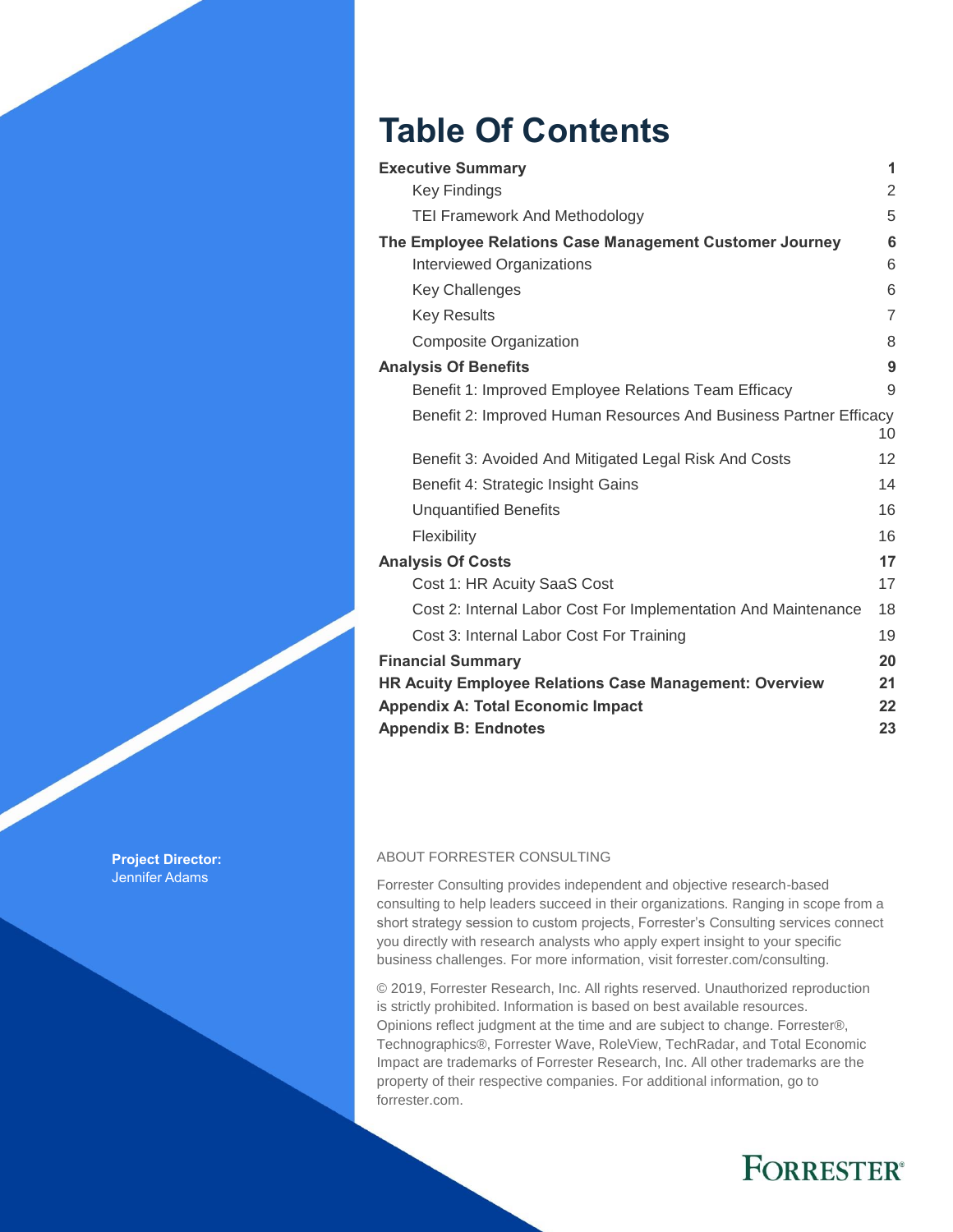#### **Benefits And Costs**



Improved employee relations team productivity: **20%**



Mitigated employee relations case litigation risk: **\$2.4 million PV**



Total costs: **\$0.7 million PV**

### **Executive Summary**

Employees are a company's most valued asset. The most successful companies maximize their employees' effectiveness by creating a fair and safe work environment. The way in which issues are managed — when they do arise — can not only impact individual employees but also affect the company's brand and reputation. It's critical that: employers listen to employees' concerns; investigate unacceptable behavior; and ensure all employees are treated in a fair and consistent manner.

The human resources and employee relations role is quickly pivoting from an administrative function to a strategic role, i.e., defining and supporting the overall employee experience (EX) in partnership with senior management. Human resources professionals are increasingly expected to create and evangelize a vision of employee experience, while identifying the levers of employee motivation and productivity. With executives recognizing the strategic importance of employee experience, it's increasingly critical for human resource professionals to have the tools to manage employee issues fairly.

HR Acuity provides an employee relations case management solution that helps its customers implement best practices for employee relations. The HR Acuity team translates years of employee relations experience into a technology platform that helps HR, employee relations, and related professionals (such as legal departments) document employee performance and behavioral issues, as well as, conduct investigations into higher risk issues such as harassment or discrimination. HR Acuity provides a platform that documents employee issues and offers prepopulated document templates, interview guides, and automatically generated case reports. HR Acuity helps employee relations professionals work in partnership with the executive team to enhance employee experience and proactively address potentially risky situations. With HR Acuity, employee relations professionals now have key data at their fingertips to answer executive questions, often before they are asked, and to drive strategic decisions.

HR Acuity commissioned Forrester Consulting to conduct a Total Economic Impact™ (TEI) study and examine the potential ROI enterprises may realize by deploying HR Acuity's Employee Relations Case Management system. The purpose of this study is to provide readers with a framework to evaluate the potential financial impact of the Employee Relations Case Management system on their organizations.

To better understand the benefits, costs, and risks associated with this investment, Forrester interviewed several customers with years of experience using HR Acuity's Employee Relations Case Management system. These customers looked to HR Acuity to provide a system that was easy to use and specifically designed for human resources and employee relations. They required a secure repository for employee case data that could be searched quickly with reporting, dashboards, and analytics. In cases of possible harassment or discrimination, they needed to effectively investigate and document the cases and findings with proper governance and adherence to regulatory requirements. They wanted to ensure that all employees were treated fairly and consistently and, in doing so, mitigate the risk of potential discrimination claims.

Prior to using HR Acuity, the customers typically managed employee relations case data manually in spreadsheets or jury-rigged other HR systems to handle the data. Employee relations case data was not always

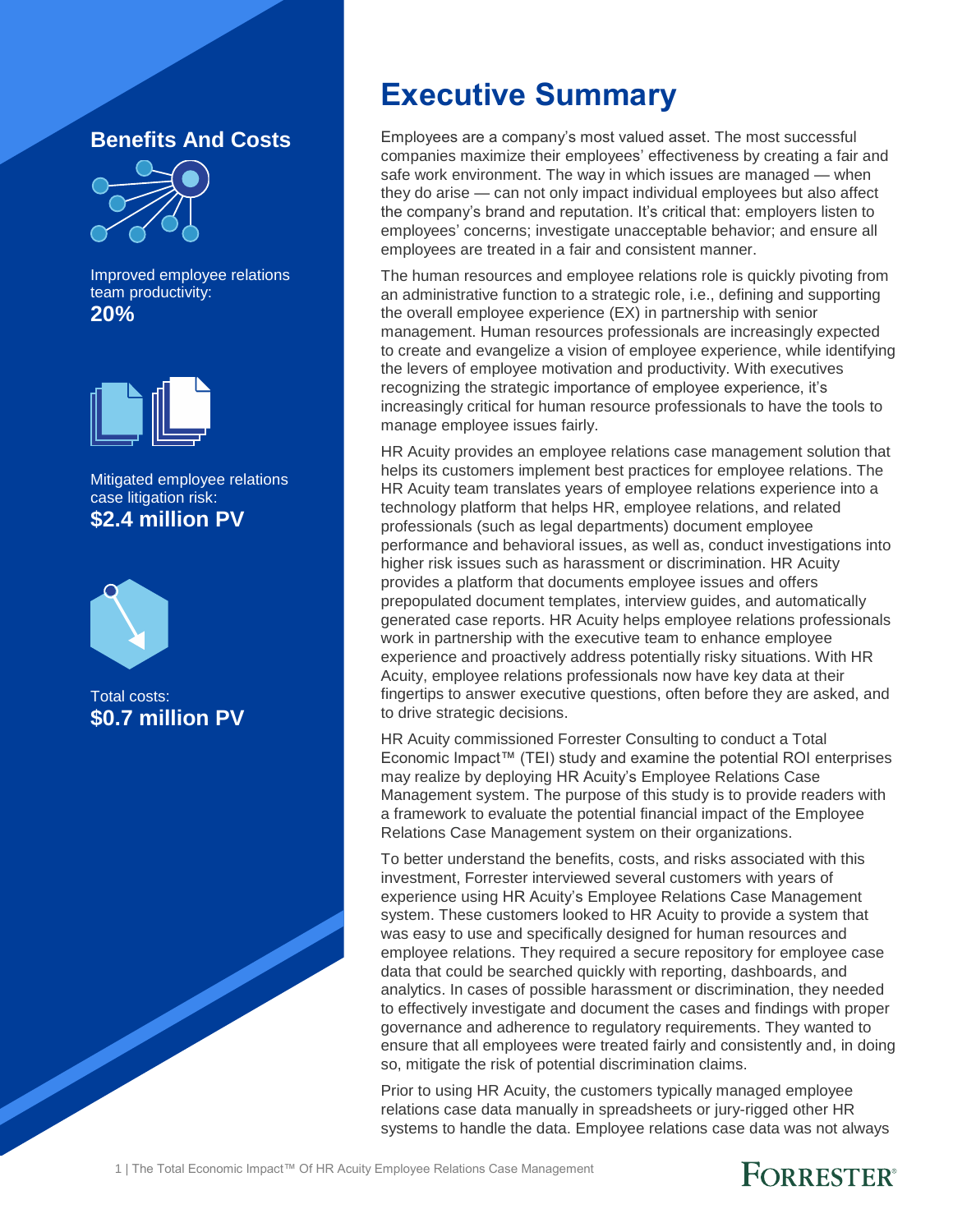

secure and could potentially be lost or misplaced. It was time-consuming for the employee relations team to pull together employee cases for reporting or analysis. Most importantly, they required a process and solution to ensure that the organization collected all critical employee data, especially that which was involved in an investigation, in a consistent manner.

#### Key Findings

**Quantified benefits.** The following risk-adjusted present value (PV) quantified benefits are representative of those experienced by the companies interviewed:

- › **Improved employee relations team efficacy by 20%.** With HR Acuity, the employee relations team spends less time entering data and creating reports, as well as, searching for data during an investigation process. Team members can now spend time proactively understanding the data, identifying the root causes of issues, and responding with solutions and training to address potential problems. By simplifying everyday tasks, the employee relations team can now focus on the more critical, nuanced aspects of its role.
- › **Improved business partner team efficacy by 4.6%.** HR Acuity's secure, centralized database provides the broader human resources and business partner organization with information on individuals' performance and employment histories. The business partner team can quickly evaluate employees' suitability for transfers, promotions, and former employees' attractiveness for rehire, helping their organization recruit and retain top talent. Business partner and human resources professionals can draw on cumulative employee data and knowledge bases to proactively respond to executives' questions and identify areas of concern in order to enhance EX at their organizations.
- › **Reduced expected employee relations case litigation cost, \$2.4 million PV.** HR Acuity helps companies implement employee relations and investigation best practices, consistently documenting employee cases and proactively responding to potential problems. HR Acuity helps companies avoid potential litigation by helping the employee relations team identify potential hot spots and problem areas early on and take proactive measures to correct the issues. HR Acuity puts checks and balances in place to ensure that employees in similar situations are treated the same as well as providing a mechanism to protect privileged conversations with counsel. Ensuring a comprehensive investigation is conducted, remediating similar situations consistently, and creating documentation that could withstand legal scrutiny helps reduce the risk of discrimination claims. Case information is readily available indefinitely, and it can be shared with counsel should issues arise later, regardless of turnover or attrition in the organization.
- › **Strategic insight gains, \$1.1 million PV.** HR Acuity helps ensure that employees are treated consistently and fairly, improving organizations' EX. The strategic benefits of improved EX are significant. Forrester has quantified the benefit of improved EX as reduced employee turnover. While more consistent, fair treatment of employees cannot guarantee a reduction in employee turnover, it's an important factor in creating an attractive employee experience. Employees who feel they are treated unfairly are more likely to seek alternative employment and take their grievances to public review sites.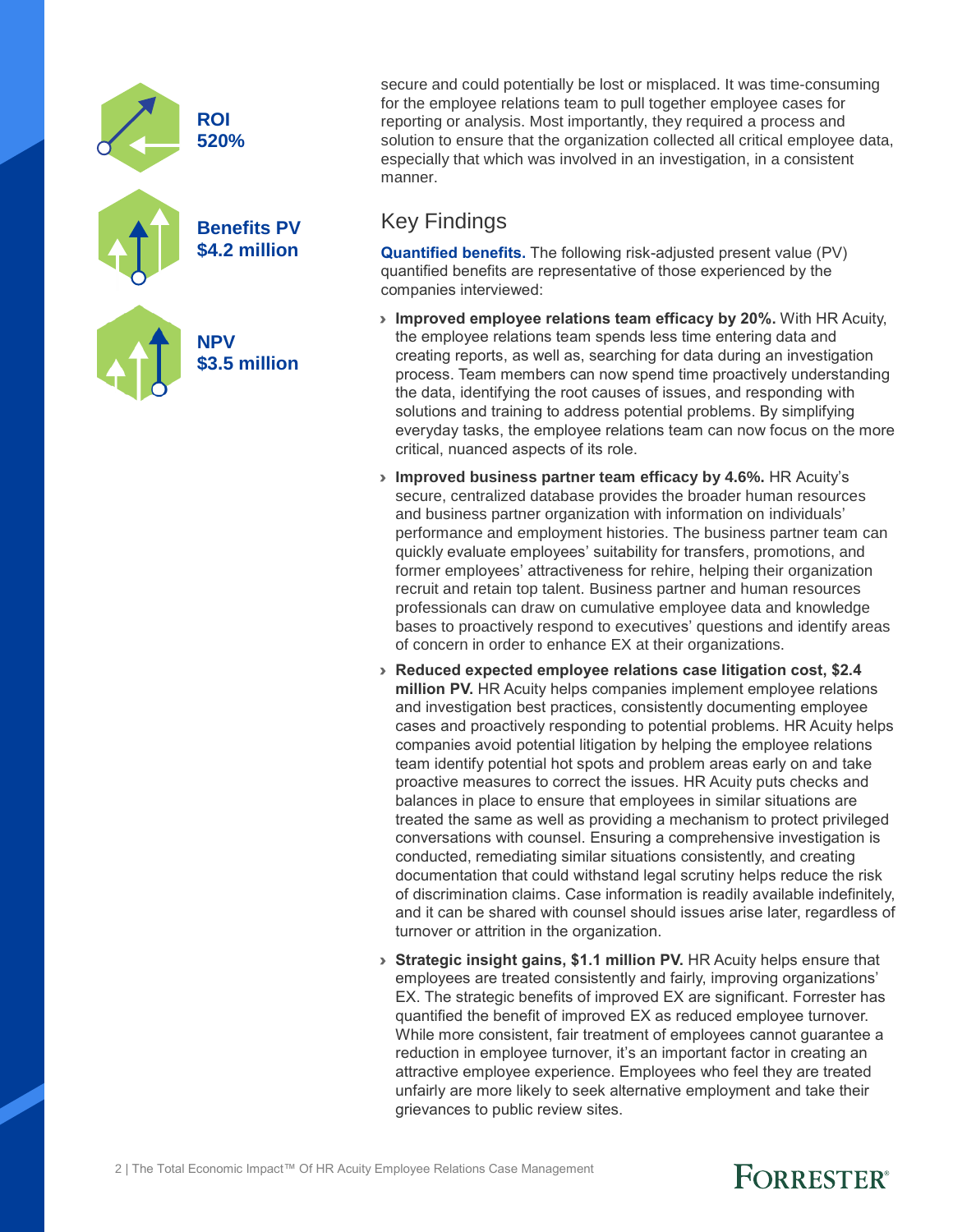**Unquantified benefits.** The interviewed organizations experienced the following benefits, which are not quantified for this study:

- › **Protect brand reputation.** Poor handling of employee cases can negatively impact brand reputation. Potential damage to a brand's reputation from allegations of discrimination and harassment can easily outweigh the tangible legal and settlement costs. Recent examples include Wynn, Netflix, Uber and Guess. In 2018, after reports of Steve Wynn's sexual misconduct came to light, Wynn Resorts stock pulled back 15% in a single day, shaving off over \$3 billion of market cap.<sup>1</sup> In 2019, over a year later, Wynn Resorts continues to face multiple shareholder and class action lawsuits, in addition to \$55 million in fines levied by the Massachusetts and Nevada Gaming Commissions.
- › **Improve overall employee productivity.** Engaged employees are not only less likely to leave a company but they are also more productive. A positive employee experience contributes to increased motivation among employees, i.e., they're more likely to apply extra effort at work and go above and beyond typical job responsibilities. HR Acuity enhances overall EX by treating employees fairly and providing greater transparency as to what to expect when something goes wrong. While difficult to quantify, the introduction of a standardized process will demonstrate to employees that the employer is committed to appropriately remediating the situation.
- › **Enhance employee brand advocacy.** Engaged employees are brand ambassadors, encouraging friends and family to patronize their company's products and services. Employees help recruit new talent to their organizations both via referrals and by sharing positive experiences on public review sites.

**Costs.** The interviewed organizations experienced the following riskadjusted PV costs over a three-year period:

- › **HR Acuity software-as-a-service (SaaS) cost, \$0.6 million PV.** The companies interviewed for this study paid an annual HR Acuity Employee Relations Case Management SaaS fee.
- › **Internal labor cost, implementation and maintenance, \$38K PV.** Interviewed organizations devoted a modest amount of time to the implementation and maintenance of the HR Acuity solution (including project management and IT integration).
- › **Internal labor cost, training, \$28K PV.** HR Acuity provides training as part of the subscription, but employee relations and other users spend further time training to efficiently use the product.

Forrester's interviews with five existing customers and subsequent financial analysis found that a composite organization based on these interviewed companies experienced benefits of \$4,169,715 over three years versus costs of \$672,910, adding up to a net present value (NPV) of \$3,496,805 and an ROI of 520%.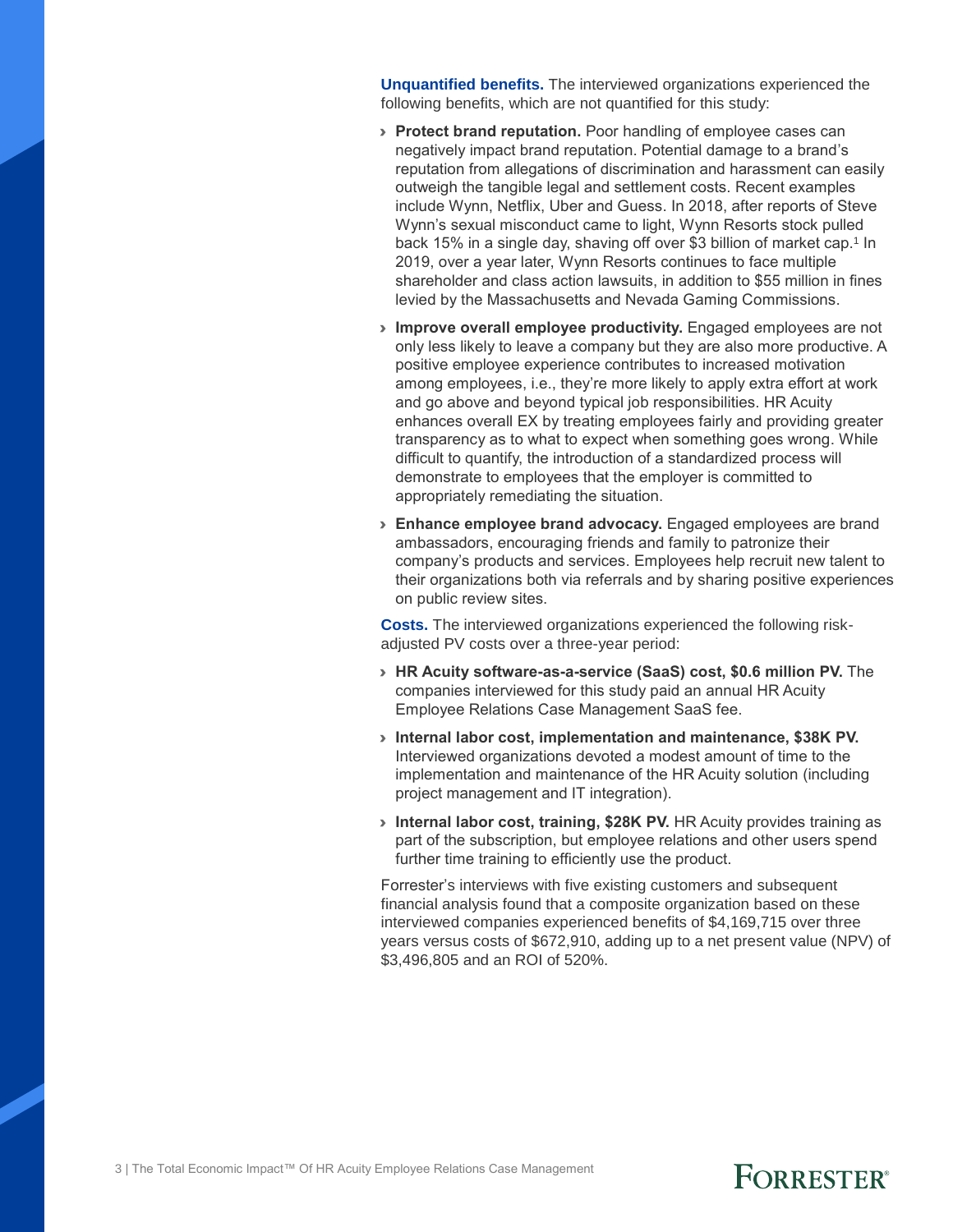#### **Financial Summary**

#### **Benefits (Three-Year)**



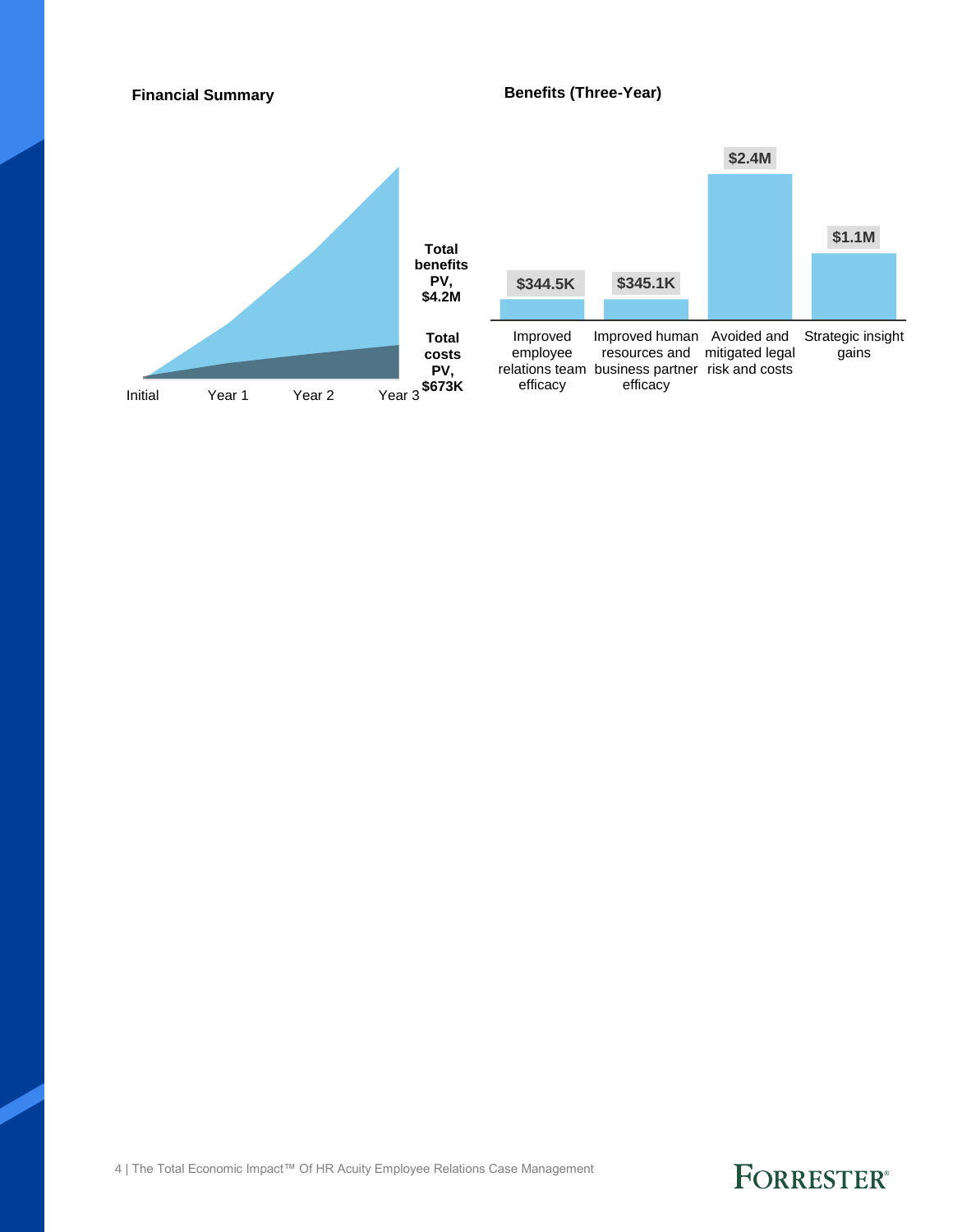#### TEI Framework And Methodology

From the information provided in the interviews, Forrester has constructed a Total Economic Impact™ (TEI) framework for those organizations considering implementing HR Acuity Employee Relations Case Management.

The objective of the framework is to identify the cost, benefit, flexibility, and risk factors that affect the investment decision. Forrester took a multistep approach to evaluate the impact that HR Acuity Employee Relations Case Management can have on an organization:

#### **DUE DILIGENCE**

Interviewed HR Acuity stakeholders and Forrester analysts to gather data relative to Employee Relations Case Management.



#### **CUSTOMER INTERVIEWS**

Interviewed five organizations using HR Acuity Employee Relations Case Management to obtain data with respect to costs, benefits, and risks.



#### **COMPOSITE ORGANIZATION**

Designed a composite organization based on characteristics of the interviewed organizations.



#### **FINANCIAL MODEL FRAMEWORK**

Constructed a financial model representative of the interviews using the TEI methodology and risk-adjusted the financial model based on issues and concerns of the interviewed organizations.



#### **CASE STUDY**

Employed four fundamental elements of TEI in modeling HR Acuity Employee Relations Case Management's impact: benefits, costs, flexibility, and risks. Given the increasing sophistication that enterprises have regarding ROI analyses related to IT investments, Forrester's TEI methodology serves to provide a complete picture of the total economic impact of purchase decisions. Please see Appendix A for additional information on the TEI methodology.

#### **DISCLOSURES**

Readers should be aware of the following:

This study is commissioned by HR Acuity and delivered by Forrester Consulting. It is not meant to be used as a competitive analysis.

Forrester makes no assumptions as to the potential ROI that other organizations will receive. Forrester strongly advises that readers use their own estimates within the framework provided in the report to determine the appropriateness of an investment in HR Acuity Employee Relations Case Management.

HR Acuity reviewed and provided feedback to Forrester, but Forrester maintains editorial control over the study and its findings and does not accept changes to the study that contradict Forrester's findings or obscure the meaning of the study.

HR Acuity provided the customer names for the interviews but did not participate in the interviews.

The TEI methodology helps companies demonstrate, justify, and realize the tangible value of IT initiatives to both senior management and other key business stakeholders.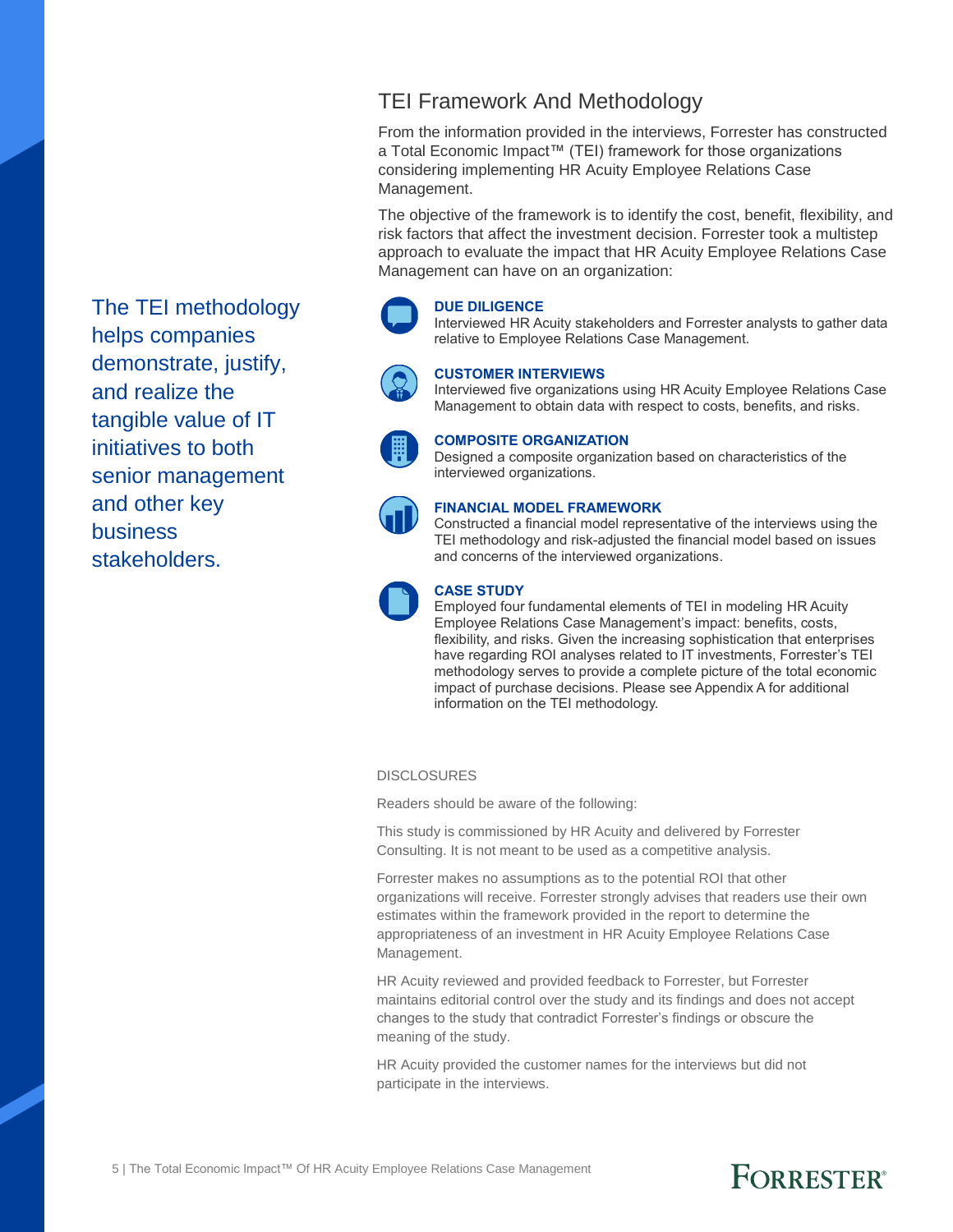# **The Employee Relations Case Management Customer Journey**

**BEFORE AND AFTER THEEMPLOYEE RELATIONS CASE MANAGEMENT INVESTMENT**

#### Interviewed Organizations

For this study, Forrester conducted five interviews with HR Acuity Employee Relations Case Management customers. Interviewed customers include the following:

- › A leading global provider of professional services software headquartered in the US with over \$13 billion in annual revenue. Globally, 700 human resources professionals support almost 60,000 employees. In North America, a team of 15 employee relations professionals handle 800 to 900 employee relations cases annually.
- › A global financial services company based in the US with 20,000 employees and \$10 billion of annual revenue. Approximately, 100 human resources professionals use the HR Acuity system including 12 employee relations professionals.
- › A US financial services company with 12,000 US-based employees and \$14 billion in annual revenue. Two hundred human resources and eight employee relations professionals handle approximately 1,500 employee relations cases annually.
- › A large US optical retailer with 1,000 stores and 12,000 employees. A dozen employee relations professionals handle 5,500 cases annually, including performance management cases.
- › A social media service with 14,000 employees worldwide with revenue estimated at \$5 billion. Fifty human resources professionals, including four employee relation specialists, use the HR Acuity system to manage 1,500 cases annually.

### Key Challenges

Prior to their investment in HR Acuity Employee Relations Case Management solution, the interviewed companies faced the following challenges:

- › **Sensitive employee relations case data could be lost or was difficult to retrieve if employee relations professionals left the company.** The employee relations team stored data in multiple locations including physical files and spreadsheets. If an employee relations professional left the company, there was no easy way to transfer that knowledge base.
- › **There was no consistency or guidelines around how to document employee cases.** Employee relations professionals did not know how to adequately document an employee case. The documentation process was inconsistent. The company provided little or no training/instruction to employee relations professionals about how to document an employee case appropriately.

"With the prior system, there wasn't a lot of consistency. There was no way to do reporting accurately. There were no guidelines in terms of how to document."

*Head of employee relations, financial services*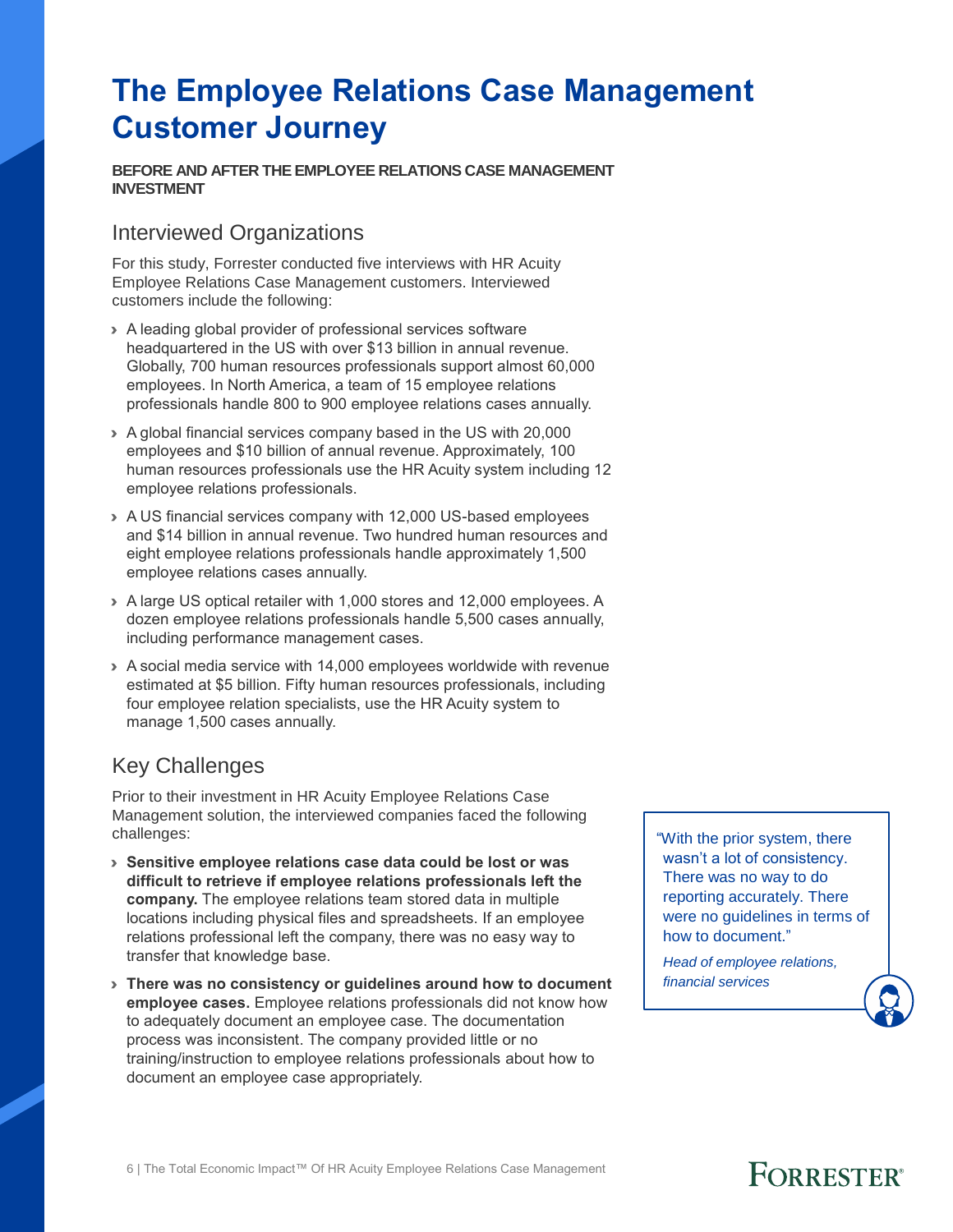- › **It was not possible to report employee case data accurately.**  Without a centralized data repository, it was challenging for employee relations professionals to compile the employee case data for timely reporting. Reporting to upper management could take weeks.
- › **It was difficult and time-consuming to analyze trends in employee cases.** Without a trusted central repository of employee case data, it was difficult to run analytics comparing trends between groups or regions. The employee relations professionals could not compare with benchmark groups and regions to identify problem areas with a higher than average number of cases.
- › **Legal risks were increased since documentation supporting employee relations decisions was inadequate and inconsistent.** Without consistent documentation, it was difficult to demonstrate whether or not employees had been treated fairly. If an employee filed an Equal Employment Opportunity Commission (EEOC) claim it was difficult to provide adequate documentation to refute or substantiate the charges. This increased the risk that cases without merit would end up with a settlement or jury award.

### Key Results

The interviews revealed that key results from the Employee Relations Case Management investment include:

- › **Other case management solutions were made for just general HR or even other functions, such as IT, while HR Acuity is designed specifically for employee relations.** HR Acuity quickly became a tool for the employee relations team to use daily. It helps provide a double check that all cases are managed in a fair, consistent manner. Among its many features, HR Acuity offers prepopulated employee case document templates, interview guides, and automatically generated case reports.
- › **HR Acuity stores employee relations case data in a secure, centralized repository with easy reporting and trend analysis.**  Employee relations professionals now spend less time inputting data and creating reports. If an employee relations team member leaves the company, the data and knowledge is easily transferred to another team member. Access to the database is limited to only the people who need access, ensuring the employee data is kept secure and confidential.
- › **The employee relations team gathers and inputs key employee case data in a consistent manner.** HR Acuity prompts the users to enter all the needed data for each employee case. This enables a 100% data capture rate.

"Other case management solutions were made for just general HR, but HR Acuity is made for an employee relations function and the reporting is far more robust."

*Head of employee relations, financial services*

"There are key metrics we create to tap into the wealth of information in the HR Acuity database to understand our population, understand their activity, and try to prevent certain things from happening in the future."

*VP human resources, professional services software*

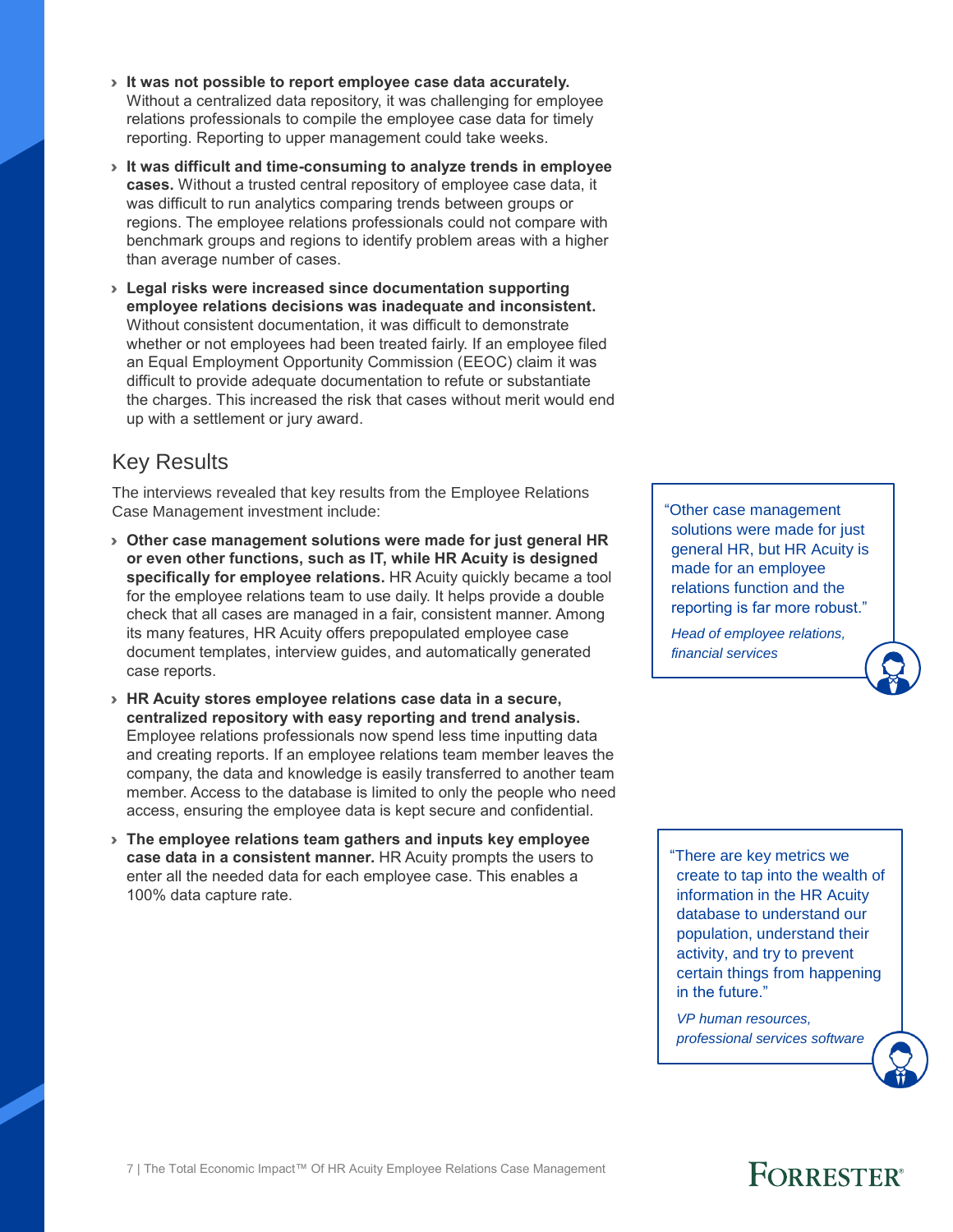- › **When aggregate data identifies a trend within a functional area, or suggests a potential issue with a particular leader or group of employees, the employee relations team can take steps to quickly address the problem.** The HR Acuity reports and dashboards give employee relations professionals quick and accurate insights into employee cases by department, region, manager, and type of case. If, for example, a region has an increase in travel and expense policy violations, the company can provide additional training on the policy. If a department has an increase in bullying allegations, the team can conduct focus groups to help uncover any underlying concerns. By proactively monitoring and responding to potential areas of risk, companies can stem problems as they arise and not only ward off potential litigation or external charges but also ensure a safe and productive work environment for its employees.
- › **Improved, more consistent documentation potentially mitigates legal risks.** HR Acuity ensures that employees are treated consistently. Litigation risk and potential state, local, and EEOC charges typically happened when two employees in a similar situation are treated differently, for example, if one employee is terminated while another gets a warning. The employee relations team can search the HR Acuity database to reference past cases and ensure consistency. If an employee case results in legal action, the HR Acuity database allows the company to quickly produce evidence and documentation not only on how the case was investigated but also on how other similarly situated employees were treated across the organization. Legal teams can also use the analytics within HR Acuity to proactively monitor for any situations of potential disparate impact that might otherwise lead to a class-action suit.

#### Composite Organization

Based on the interviews, Forrester constructed a TEI framework, a composite company, and an associated ROI analysis that illustrates the areas financially affected. The composite organization is representative of the five companies that Forrester interviewed and is used to present the aggregate financial analysis in the next section. The composite organization that Forrester synthesized from the customer interviews has the following characteristics:

**Description of composite**. The organization is a large US-based enterprise with 20,000 employees and \$8 billion in annual revenue. The organization employs 200 full-time HR professionals, including 50 business partners and 12 employee relations specialists. The employee relations team manages 2,000 employee cases each year; 20% of these cases require investigation and 10.72% of employee cases have potential legal risk.

**Deployment characteristics.** Prior to using HR Acuity Employee Relations Case Management software, the organization used homegrown solutions, such as Excel spreadsheets, to manage employee cases. The organization has 12 employee relations specialists and 50 HR business partners, for a combined total of 62 active HR Acuity users.

# **Key assumptions:**

- 20,000 employees
- 2,000 employee relations cases per year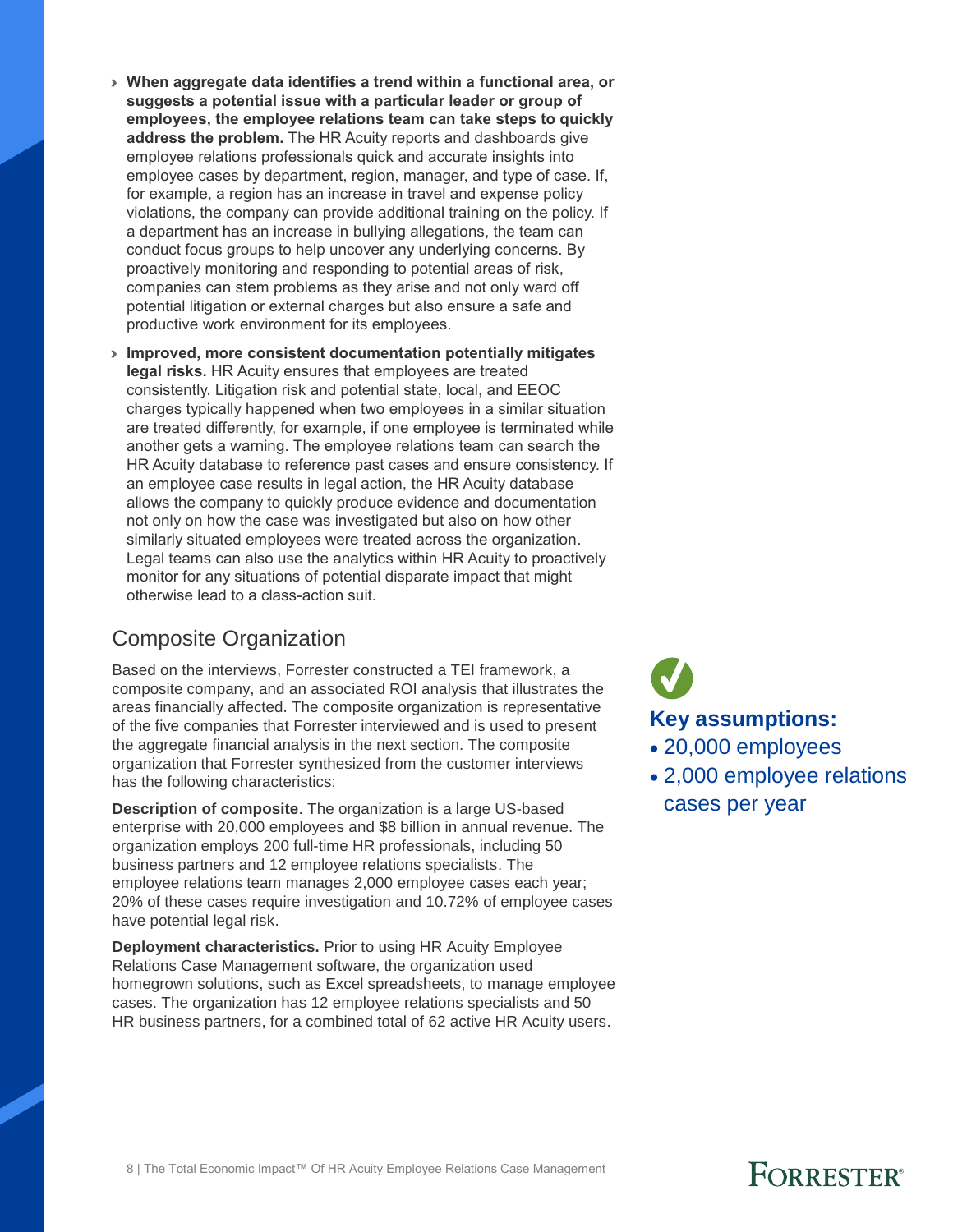# **Analysis Of Benefits**

**QUANTIFIED BENEFIT DATA AS APPLIED TO THE COMPOSITE**

|            | <b>Total Benefits</b>                          |              |               |               |              |                                |
|------------|------------------------------------------------|--------------|---------------|---------------|--------------|--------------------------------|
| REF.       | <b>BENEFIT</b>                                 | <b>YEAR1</b> | <b>YEAR 2</b> | <b>YEAR 3</b> | <b>TOTAL</b> | <b>PRESENT</b><br><b>VALUE</b> |
| Atr        | Improved employee relations<br>team efficacy   | \$138.510    | \$138,510     | \$138,510     | \$415,530    | \$344,454                      |
| <b>Btr</b> | Improved HR and business<br>partner efficacy   | \$126,173    | \$138,790     | \$153,931     | \$418,895    | \$345,056                      |
| Ctr        | Avoided and mitigated legal<br>risks and costs | \$653,920    | \$980,880     | \$1,307,840   | \$2,942,640  | \$2,387,717                    |
| Dtr        | Strategic insight gains                        | \$286,160    | \$449,680     | \$613,200     | \$1,349,040  | \$1,092,488                    |
|            | Total benefits (risk-adjusted)                 | \$1,204,763  | \$1,707,860   | \$2,213,481   | \$5,126,105  | \$4,169,715                    |

### Benefit 1: Improved Employee Relations Team **Efficacy**

HR Acuity provided the employee relations team with automated reporting, prepopulated templates, and guidance on case documentation. The employee relations team spent more time proactively understanding the data, identifying the root causes of issues, and responding to potential areas of improvement.

- › With HR Acuity, the employee relations team spent less time entering data and creating reports. HR Acuity dashboards and reports provided quick and easy insights.
- › HR Acuity allows the employee relations team to create new, more detailed reports, and use the cumulative employee case data to benchmark and hone in on specific departments or geographies with issues. The employee relations team could now spend more time proactively responding to issues and solving the underlying root causes.
- › The HR Acuity system prompts the employee relations team to enter all the required documentation related to an employee case. This helps achieve a 100% data capture rate.
- › HR Acuity users are prompted to follow best practices and specific court compliant investigatory processes. This consistency ensures that: all interviews are handled properly; the involved parties are reminded about confidentiality or retaliation policies; attorney-client privilege is properly maintained; and all documentation is appropriately reviewed and attached.
- › For all employee cases, HR Acuity easily allows the employee relations team to quickly search through a specific employee's history with the company, which could indicate relevant patterns of past behavior or bias.

The table above shows the total of all benefits across the areas listed below, as well as present values (PVs) discounted at 10%. Over three years, the composite organization expects risk-adjusted total benefits to be a PV of more than \$4.2 million.

Impact risk is the risk that the business or technology needs of the organization may not be met by the investment, resulting in lower overall total benefits. The greater the uncertainty, the wider the potential range of outcomes for benefit estimates.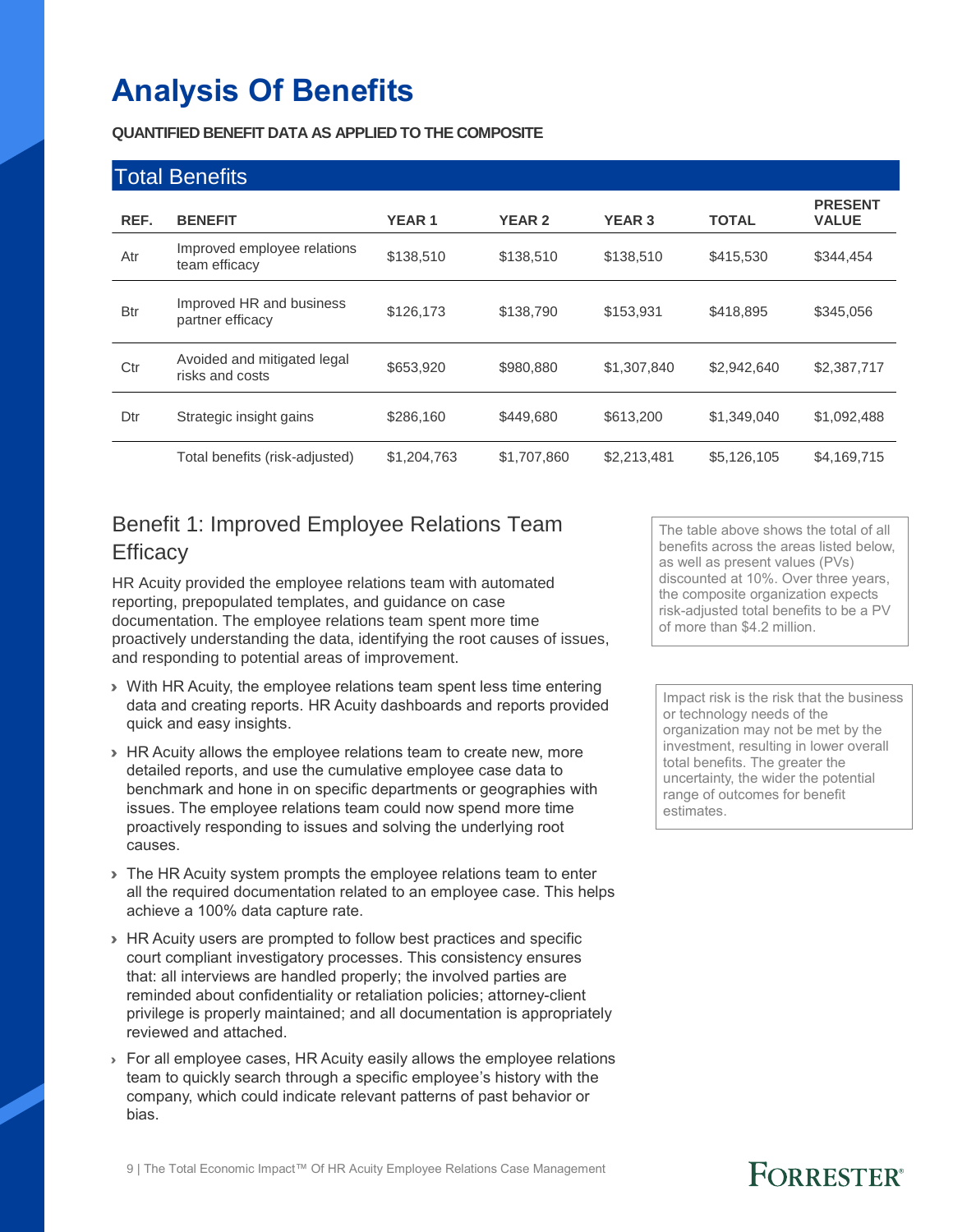› By streamlining and driving consistency across the organization, the employee relations team can now focus on additional, critical nuanced aspects of its role. They also have the ability to play a more strategic role with their business partners.

The improvement in employee relations team efficacy is estimated as follows:

- › The employee relations team consisted of 12 FTEs using HR Acuity daily.
- › The average fully loaded employee relations salary was \$121,500.
- › While there was no reduction in employee relations team staffing, the 12 employee relations FTEs can now focus on more productive, proactivity activities. The efficacy improvement is assumed to be 20%.
- › The employee relations team converts 50% of the hours saved into productive time.

The improvement in employee relations team productivity will vary with:

- › Employee relations team experience and training.
- › Existing tools and procedures.
- › Volume and complexity of employee cases.

To account for these risks, Forrester adjusted this benefit downward by 5%, yielding a three-year, risk-adjusted total PV of \$344,454.

### **Improved Employee Relations Team Efficacy: Calculation Table REF. METRIC CALC. YEAR 1 YEAR 2 YEAR 3** A1 Employee relations FTEs using HR Acuity 12 12 12 12 12 A2 Employee relations team fully loaded annual<br>salary (per FTE) employee relations team runy loaded annual team of the state of \$121,500 \$121,500 \$121,500 \$121,500 \$121,500 \$121,500 \$121,500 \$121,500 \$121,500 \$121,500 \$121,500 \$121,500 \$121,500 \$121,500 \$121,500 \$121,500 \$121,500 \$121, A3 Productivity improvement with HR Acuity 2004 20% 20% 20% 20% A4 Productivity recapture 50% 50% 50% At Improved employee relations team efficacy  $A^*A2^*A3^*A4$  \$145,800 \$145,800 \$145,800 Risk adjustment  $\qquad \qquad \downarrow 5\%$

Atr Improved employee relations team efficacy<br>
(risk-adjusted) mproved employee relations team emcacy is a second to the \$138,510 \$138,510 \$138,510 \$138,510 \$138,510 \$138,510

### Benefit 2: Improved Human Resources And Business Partner Efficacy

HR Acuity helps HR professionals work in partnership with the executive team to enhance employee experience and staff positions with the best talent. With HR Acuity, employee relations professionals now have key data at their fingertips to answer executive questions, often before they are asked, and to drive strategic decisions.

HR Acuity's secure, centralized database provided the broader human resource and business partner organization with information on employees quickly and efficiently. This key information helped the business partner team identify organizational and leadership concerns,

10 | The Total Economic Impact™ Of HR Acuity Employee Relations Case Management

"We're spending less time entering cases, less time pulling reports, and we can create new reports that we were unable to provide in the past."

*Sr. employee relations consultant, financial services*

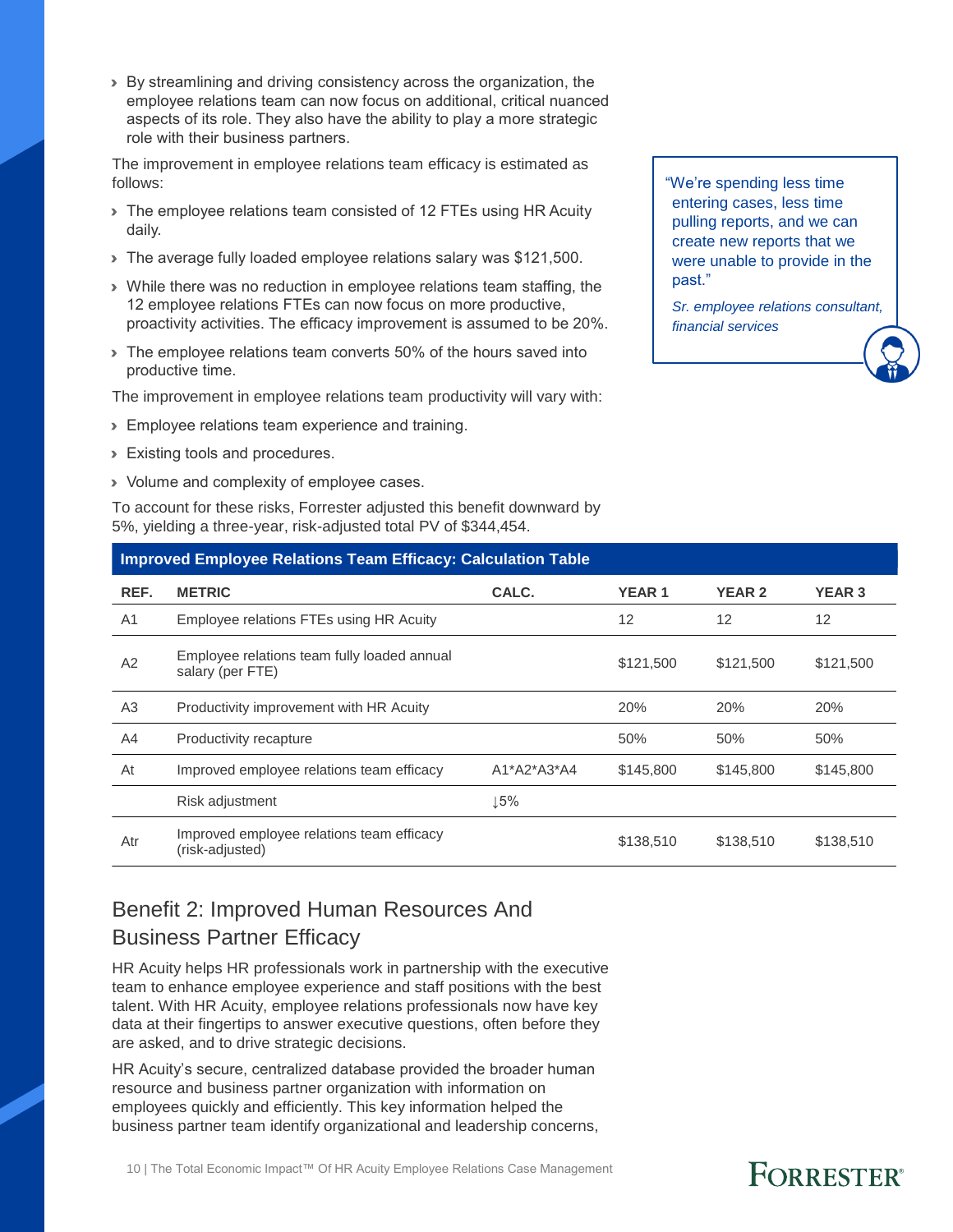evaluate employees' suitability for transfers and promotions, and former employees' eligibility for rehire.

For the composite organization, Forrester assumes that:

- > The business partner team consists of 50 FTEs using HR Acuity on an as needed basis. Each year the number of users increases approximately 10% as new groups within the company begin using the product.
- › Each business partner runs 2 employee history searches each month, or 24 per year. Easy access to historic data via HR Acuity saves 1 hour per search.
- › Each business partner produces 2 ad hoc reports per month, or 24 per year. The reporting functionality in HR Acuity saves 3 hours per report. The ease of reporting allows the business partners to respond quickly to executives' questions about the workforce and any potential areas of concern.
- › The average fully loaded business partner salary is \$121,500, or \$58.41 per hour.
- › While there was no reduction in business partner team staffing, the business partners can now focus on more productive, proactive activities. The 96-hour time savings per years per business partner equates to a 4.6% productivity improvement based on 2,080 hours per year.
- › The business partner team converts 50% of the hours saved into productive time.

The improvement in business partner team productivity will vary with:

- › Business partner team experience and training.
- › Number of employees applying for transfer, promotion, and rehire.
- › Existing tools and procedures.

To account for these risks, Forrester adjusted this benefit downward by 10%, yielding a three-year, risk-adjusted total PV of \$345,056.

"The business partners are able to track down information in a way they never could before. If we are looking to transfer an employee from one team to another, we can look them up in HR Acuity, while in the past that would take a lot of time."

*Senor employee relations business partner, social media*

"Being able to quickly know an employee's history with the company is important for a lot of reasons. It helps us make the decision to rehire or not rehire, so we have the best people on the team. Being able to quickly look at employee relations notes is much more telling than looking at a personnel file."

*Employee relations director, retailer*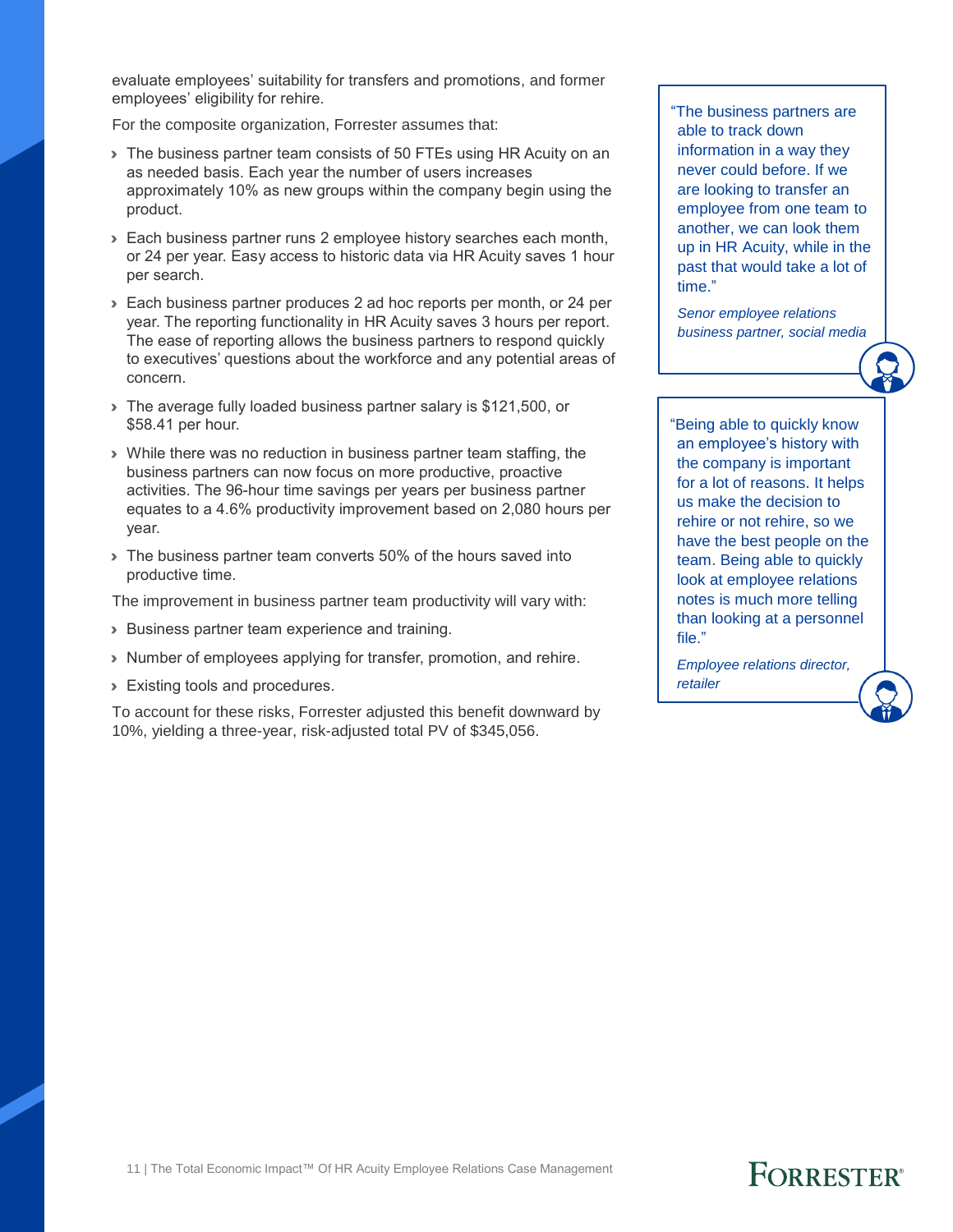|                | Improved Human Resources And Business Partner Efficacy: Calculation Table |                             |              |               |               |  |  |  |
|----------------|---------------------------------------------------------------------------|-----------------------------|--------------|---------------|---------------|--|--|--|
| REF.           | <b>METRIC</b>                                                             | CALC.                       | <b>YEAR1</b> | <b>YEAR 2</b> | <b>YEAR 3</b> |  |  |  |
| <b>B1</b>      | Human resources and business partners<br>FTEs using HR Acuity             |                             | 50           | 55            | 61            |  |  |  |
| <b>B2</b>      | Employee history searches per year,<br>per business partner               |                             | 24           | 24            | 24            |  |  |  |
| B <sub>3</sub> | Time savings per search (hours)                                           |                             | 1.0          | 1.0           | 1.0           |  |  |  |
| <b>B4</b>      | Employee history search annual time<br>savings (hours)                    | B1*B2*B3                    | 1,200        | 1,320         | 1,464         |  |  |  |
| B <sub>5</sub> | Proactive ad hoc reports per year,<br>per business partner                |                             | 24           | 24            | 24            |  |  |  |
| <b>B6</b>      | Time savings per ad hoc report (hours)                                    |                             | 3.0          | 3.0           | 3.0           |  |  |  |
| <b>B7</b>      | Time savings for ad hoc reporting (hours)                                 | B1*B5*B6                    | 3,600        | 3,960         | 4,392         |  |  |  |
| B <sub>8</sub> | Total time savings per year (hours)                                       | B4+B7                       | 4,800        | 5,280         | 5,856         |  |  |  |
| B <sub>9</sub> | Human resources team fully loaded annual<br>salary (per hour)             | (\$121,500/<br>2,080 hours) | \$58.41      | \$58.41       | \$58.41       |  |  |  |
| <b>B10</b>     | Productivity improvement with HR Acuity                                   | B8*B9                       | \$280,385    | \$308,423     | \$342,069     |  |  |  |
| <b>B11</b>     | Productivity recapture                                                    |                             | 50%          | 50%           | 50%           |  |  |  |
| Bt             | Improved human resources and business<br>partner efficacy                 | B10*B11                     | \$140.192    | \$154,212     | \$171,035     |  |  |  |
|                | Risk adjustment                                                           | ↓10%                        |              |               |               |  |  |  |
| Btr            | Improved human resources and business<br>partner efficacy (risk-adjusted) |                             | \$126,173    | \$138,790     | \$153,931     |  |  |  |

### Benefit 3: Avoided And Mitigated Legal Risk And **Costs**

In 2018, the EEOC resolved over 90,000 charges of discrimination and secured over \$500 million in settlements.<sup>2</sup> Millions more dollars are spent every year on state and local charges as well as jury awards, should cases proceed to court.

HR Acuity helps companies avoid potential litigation by helping the employee relations team identify hot spots and problem areas early and take proactive measures to correct the underlying causes. HR Acuity helps companies mitigate legal risk by treating employees consistently and documenting critical data.

› HR Acuity's reporting and dashboards allow employee relations professionals to identify areas of concern and take proactive steps to correct issues.

"With HR Acuity we can now accurately determine that a specific business or part of a business creates a lot of risk for the company, so we can throw resources at the business. For example, one of the businesses needs additional training in accommodation, or needs additional training in sexual harassment. And we're able to do that, to prevent future risk."

*Sr. employee relations consultant, financial services*

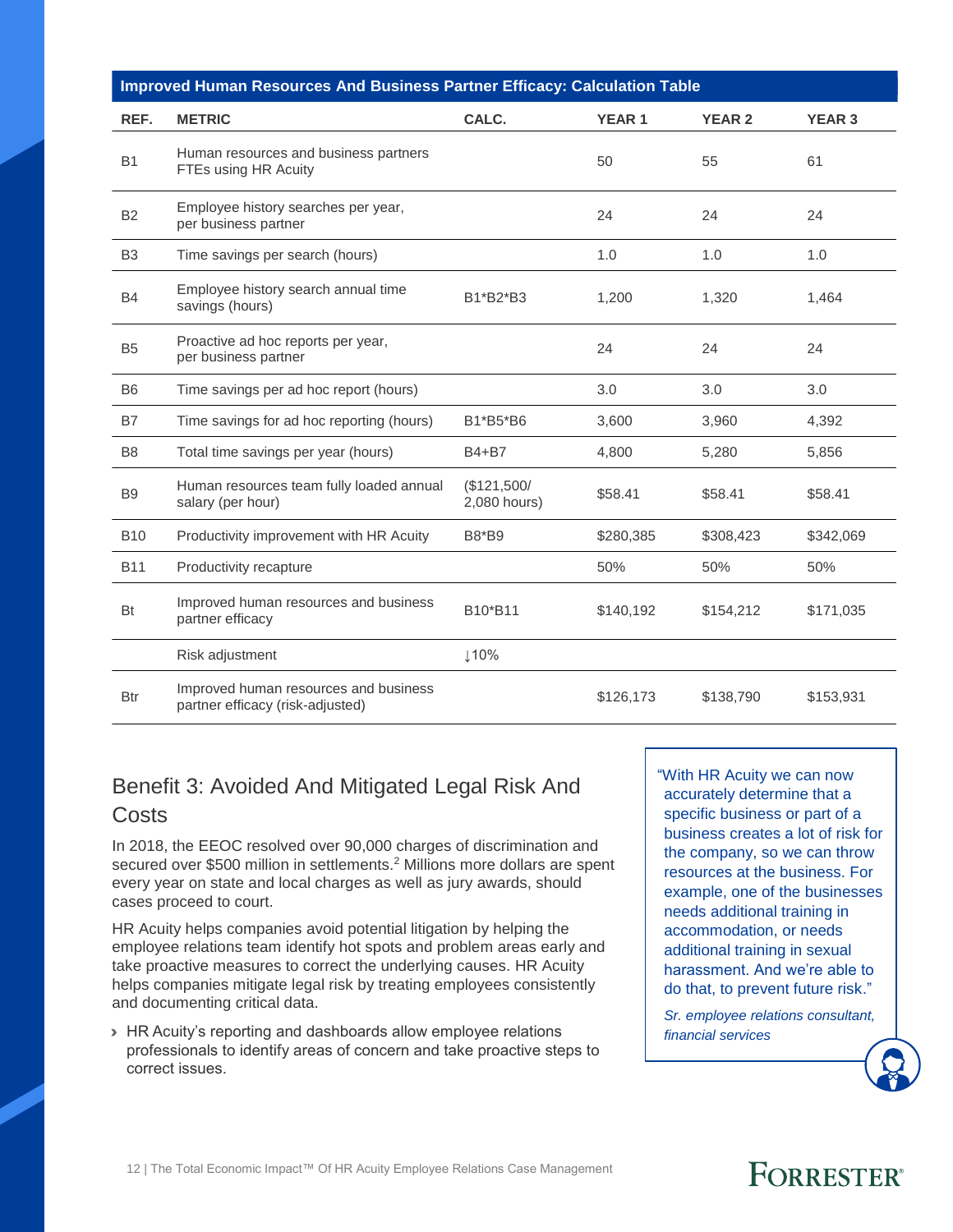- › Consistency is key. HR Acuity puts checks and balances in place to ensure that employees in similar situations are treated the same. Employee relations professionals can quickly search the HR Acuity database to gather historical data and find precedent cases.
- › Employees who feel like that have been heard and treated fairly with a process by their employer are less likely to file an external claim.
- › By housing the employee relations case data in one place, even years later, the critical data is easily accessible and can be shared with internal and external counsel for proactive review to identify potential disparate action or review of data to prepare a successful defense.

To estimate the benefit of mitigating legal risk at the composite organization, Forrester assumes that the composite organization handles:

- › 20,000 employees.
- › 9.16 non-EEOC allegations (discrimination, harassment, retaliation) per 1,000 employees.<sup>3</sup>
- 1.56 EEOC/administrative charges per 1,000 employees.<sup>4</sup>
- › 25% of cases with legal risk are expected to result in significant legal costs based on interviewed sources.
- › Cases with legal risk are handled by external counsel at an average cost of \$450,000 per case.
- › The average settlement or jury award is \$160,000 per case.
- › The risk mitigation benefit will ramp up as HR Acuity helps the company implement best practices for employee relations and proactively respond to potential problems. We estimate a 2.5% reduction in expected employee relations legal costs in Year 1, ramping up to 5.0% by Year 3.

The legal risk mitigation cost savings will vary with:

- › Number of employee relations cases that involve settlement or litigation and the types of cases.
- › Cost of legal counsel, which may vary significantly based on geography.
- If Time to settle a case or bring it to trial.
- **>** Terms of settlement agreements or jury awards.

To account for these risks, Forrester adjusted this benefit downward by 20%, yielding a three-year, risk-adjusted total PV of \$2,387,717.

"You never know what some of those types of lawsuits may cost you in the end. But we have been able to settle and not have to go into litigation often because with HR Acuity we are able to prove consistency in practice, as well as documentation with a full set of notes, dates, and times."

*Sr. employee relations business partner, social media*

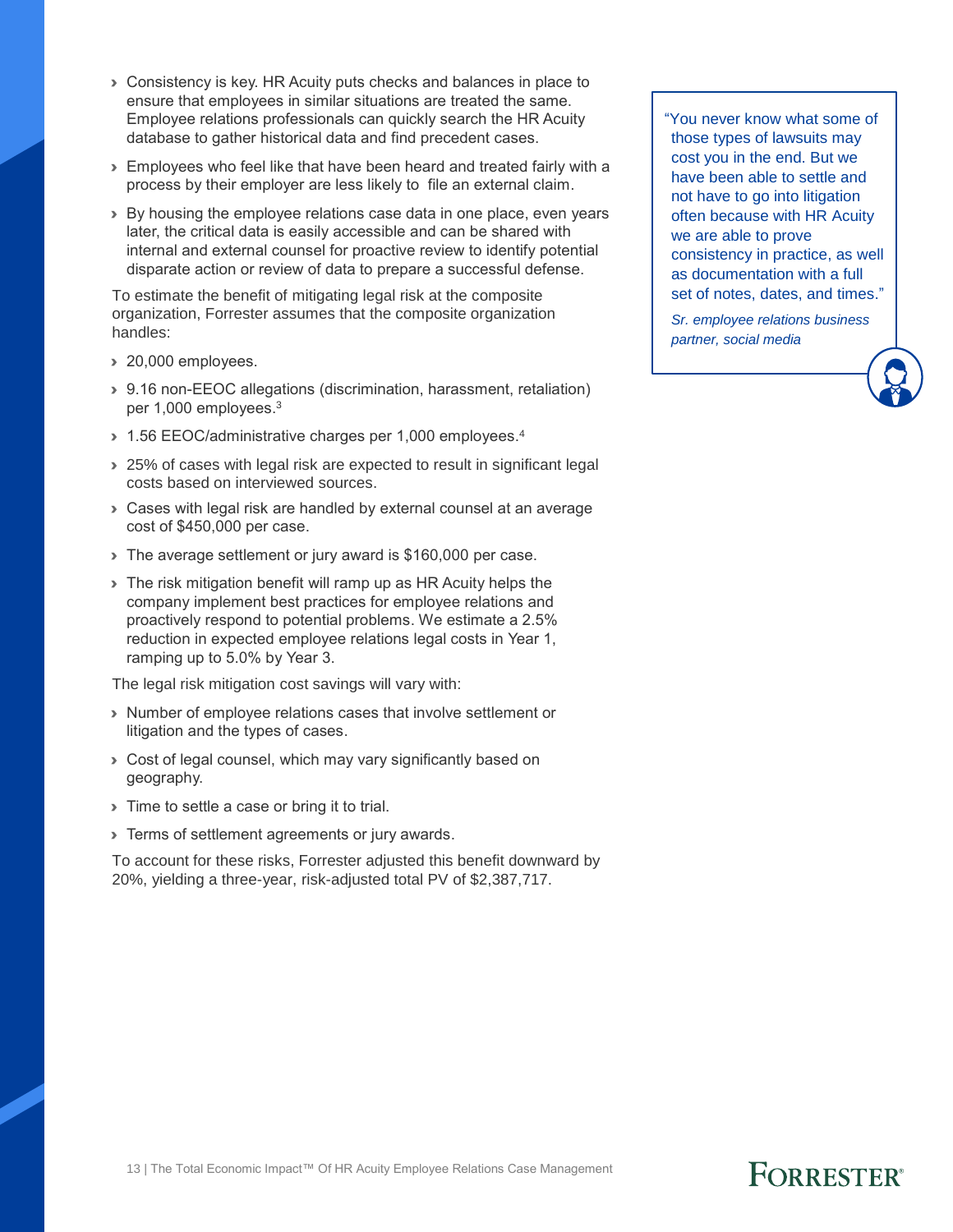|                | Mitigated Employee Relations Case Legal Risk And Cost: Calculation Table                      |                            |              |               |               |  |  |
|----------------|-----------------------------------------------------------------------------------------------|----------------------------|--------------|---------------|---------------|--|--|
| REF.           | <b>METRIC</b>                                                                                 | CALC.                      | <b>YEAR1</b> | <b>YEAR 2</b> | <b>YEAR 3</b> |  |  |
| C <sub>1</sub> | Employees                                                                                     |                            | 20,000       | 20,000        | 20,000        |  |  |
| C <sub>2</sub> | Average non-EEOC allegations (discrimination,<br>harassment, retaliation) per 1,000 employees |                            | 9.16         | 9.16          | 9.16          |  |  |
| C <sub>3</sub> | Average EEOC/administrative charges per 1,000<br>employees                                    |                            | 1.56         | 1.56          | 1.56          |  |  |
| C <sub>4</sub> | Potential employee cases with legal risk                                                      | $C1/1,000*$<br>$(C2 + C3)$ | 214.4        | 214.4         | 214.4         |  |  |
| C <sub>5</sub> | % of employee cases resulting in substantial<br>legal costs                                   |                            | 25%          | 25%           | 25%           |  |  |
| C <sub>6</sub> | Average settlement or jury award (per case)                                                   |                            | \$160,000    | \$160,000     | \$160,000     |  |  |
| C7             | Average external legal counsel fee (per case)                                                 |                            | \$450,000    | \$450,000     | \$450,000     |  |  |
| C <sub>8</sub> | Average total legal cost (per case)                                                           | $C6+C7$                    | \$610,000    | \$610,000     | \$610,000     |  |  |
| C <sub>9</sub> | Expected legal costs related to employee cases                                                | C4*C5*C8                   | \$32,696,000 | \$32,696,000  | \$32,696,000  |  |  |
| C10            | HR Acuity contribution to reduction in employee<br>case legal risk                            |                            | 2.50%        | 3.75%         | 5.00%         |  |  |
| Ct             | Avoided and mitigated legal risk and costs                                                    | C9*C10                     | \$817,400    | \$1,226,100   | \$1,634,800   |  |  |
|                | Risk adjustment                                                                               | ↓20%                       |              |               |               |  |  |
| Ctr            | Avoided and mitigated legal risk and costs<br>(risk-adjusted)                                 |                            | \$653,920    | \$980,880     | \$1,307,840   |  |  |

### Benefit 4: Strategic Insight Gains

HR Acuity helps ensure that employees are treated consistently and fairly, improving employee experience. The strategic benefits of improved employee experience are significant. A better working environment will enhance morale, improve employee turnover, and prevent future risk and litigation.

Fairness is important to employees. In a recent study of tech employees who have left their jobs, unfairness and mistreatment within the work environment was the most frequently reason cited for leaving.<sup>5</sup> HR Acuity helps ensure all employees are treated in a fair and consistent manner.

- › While more consistent, fair treatment of employees cannot guarantee a reduction in employee turnover, it's an important factor in creating an attractive employee experience. Employees who feel they are treated unfairly are often more likely to seek alternative employment.
- › Forrester estimates that even a modest improvement in employee turnover can have a significant positive financial impact.

To estimate the benefit of reduced employee turnover at the composite



HR Acuity facilitates best practices for employee relations, helping to ensure that employees are treated fairly and consistently.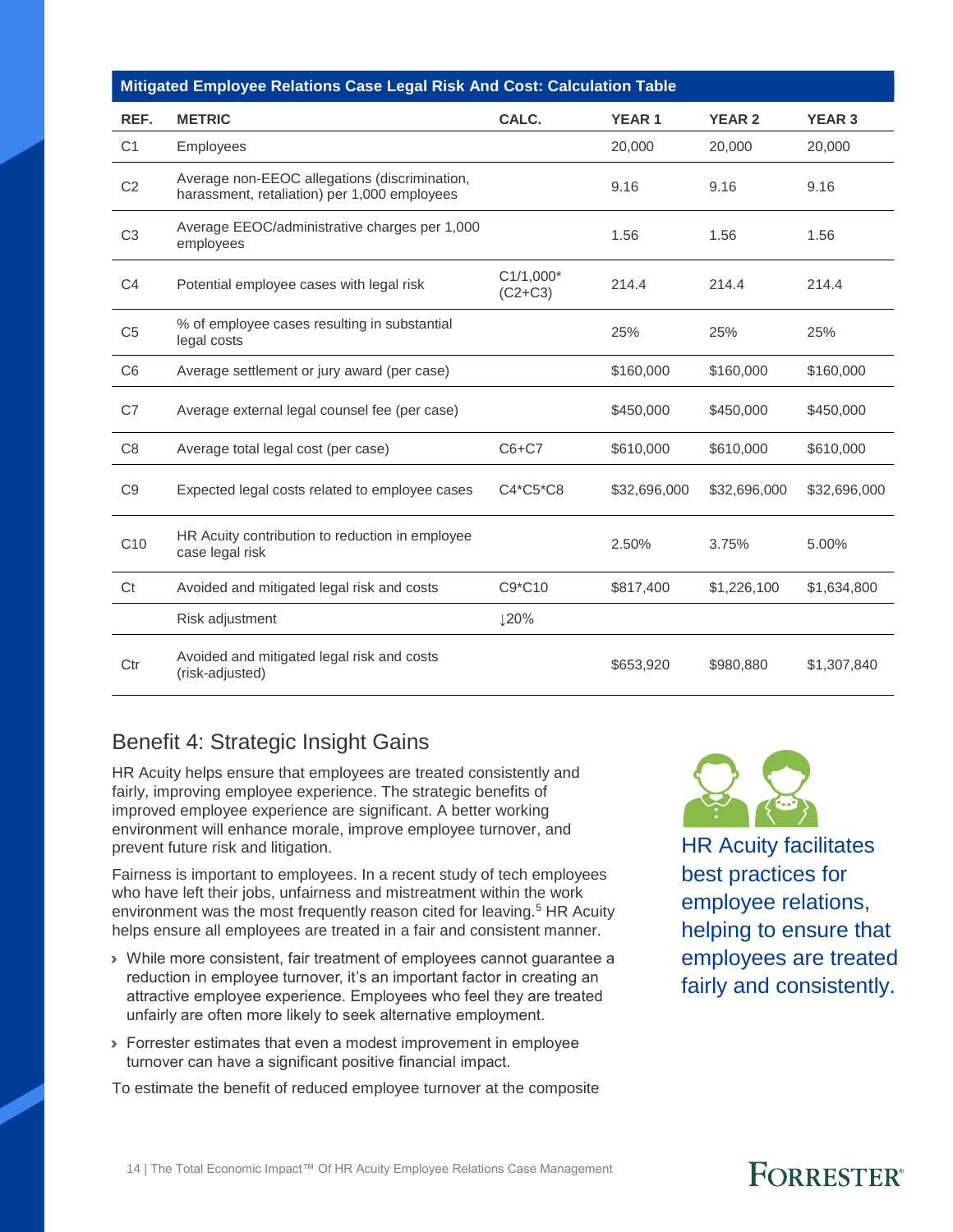organization, Forrester assumes that:

- › The organization has 20,000 employees.
- › The organization's annual employee turnover is 15%, in line with the US average.
- If The composite organization sees an improvement in employee turnover over time as employees are treated in a fair and consistent manner. We project a 0.5% turnover improvement in Year 1, ramping to a 1% turnover improvement by Year 3.
- › The average fully loaded employee salary is \$73,000, in line with US information worker average.
- › Cost to replace an employee is 35% of salary.

The reduction in employee turnover and associated cost savings will vary with:

- › Turnover varies significantly across industries and specific occupations.
- › Employee compensation.
- › Methods to fill vacant positions.

To account for these risks, Forrester adjusted this benefit downward by 20%, yielding a three-year, risk-adjusted total PV of \$1,092,488.

#### **Strategic Insight Gains: Calculation Table**

| REF.           | <b>METRIC</b>                                                  | CALC.          | <b>YEAR1</b> | <b>YEAR 2</b> | <b>YEAR 3</b> |
|----------------|----------------------------------------------------------------|----------------|--------------|---------------|---------------|
| D <sub>1</sub> | Employees                                                      |                | 20,000       | 20,000        | 20,000        |
| D <sub>2</sub> | Annual turnover                                                |                | 15%          | 15%           | 15%           |
| D <sub>3</sub> | Improvement in turnover                                        |                | 0.50%        | 0.75%         | 1.00%         |
| D4             | Improved annual turnover                                       | $D2*(1-D3)$    | 14.93%       | 14.89%        | 14.85%        |
| D <sub>5</sub> | Reduction in annual turnover (employees)                       | $D1*(D2-D4)$   | 15           | 22            | 30            |
| D <sub>6</sub> | Business worker salary annual salary fully<br>loaded (per FTE) |                | \$73,000     | \$73,000      | \$73,000      |
| D7             | Cost of a new hire as % of salary                              |                | 35%          | 35%           | 35%           |
| D <sub>8</sub> | Reduced employee turnover cost                                 | D5*D6*D7       | \$357,700    | \$562,100     | \$766,500     |
| Dt             | Strategic insight gains                                        | D <sub>8</sub> | \$357,700    | \$562,100     | \$766,500     |
|                | Risk adjustment                                                | ↓20%           |              |               |               |
| Dtr            | Strategic insight gains (risk-adjusted)                        |                | \$286,160    | \$449,680     | \$613,200     |

#### "The brand impact can be so much greater than what the cost of a lawsuit would be."

*Sr. employee relations business partner, social media*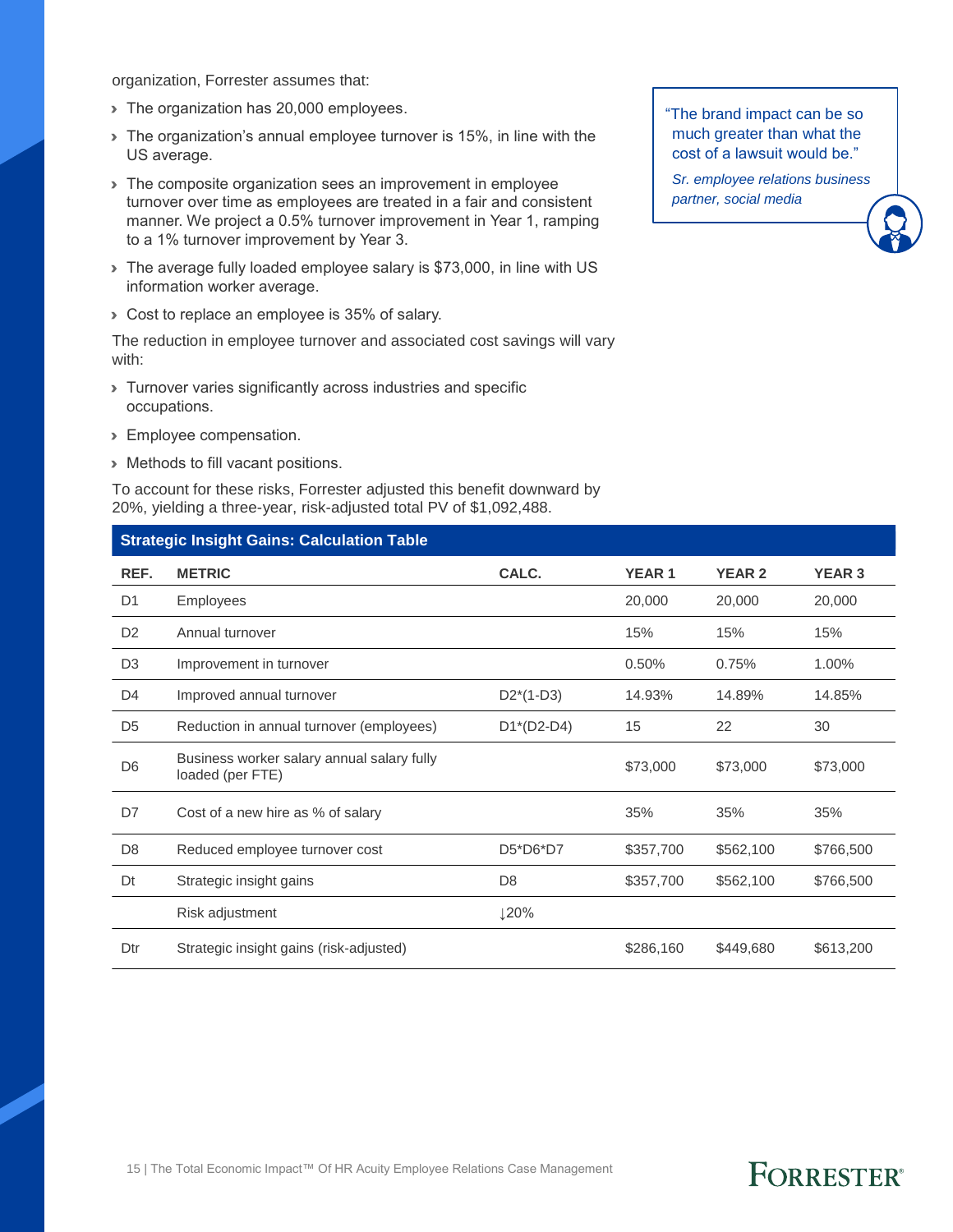#### Unquantified Benefits

HR Acuity's Employee Relations Case management system provides additional unquantified benefits.

- › **Protect brand reputation.** Poor handling of employee cases can negatively impact brand reputation. Potential damage to a brand's reputation from allegations of discrimination and harassment can easily outweigh the tangible legal and settlement costs. Recent examples include Wynn, Netflix, Uber and Guess. In 2018, after reports of Steve Wynn's sexual misconduct came to light, Wynn Resorts stock pulled back 15% in a single day, shaving off over \$3 billion of market cap.<sup>6</sup> In 2019, over a year later, Wynn Resorts continues to face multiple shareholder and class action lawsuits, in addition to \$55 million in fines levied by the Massachusetts and Nevada Gaming Commissions.
- › **Improve overall employee productivity.** Engaged employees are not only less likely to leave a company, but they are also more productive. A positive employee experience contributes to increased motivation among employees; they're more likely to apply extra effort at work and go above and beyond typical job responsibilities. HR Acuity enhances overall employee experience by treating employees fairly.
- › **Enhance employee brand advocacy.** Engaged employees are brand ambassadors, encouraging friends and family to patronize their company's products and services. Employees help recruit new talent to their organizations both via referrals and by sharing positive experiences on public review sites.

#### **Flexibility**

The value of flexibility is clearly unique to each customer, and the measure of its value varies from organization to organization. There are multiple scenarios in which a customer might choose to implement HR Acuity's Employee Relations Case Management solution and later realize additional uses and business opportunities, including:

› **Changing standards of employee complaint disclosure.** High profile discrimination and harassment cases are driving companies to share their employee case data more openly. For example, Microsoft made a commitment beginning in 2020 to start publishing internal reports, at least annually, about what kinds of complaints employees are filing and what sort of discipline people are receiving in response. 7 With HR Acuity, companies have an accurate and historical record that details how employee issues were resolved. This enables more efficient management and clearer communication of possibly complex use cases to share with executives or a wider audience.

Flexibility would also be quantified when evaluated as part of a specific project.

Flexibility, as defined by TEI, represents an investment in additional capacity or capability that could be turned into business benefit for a future additional investment. This provides an organization with the "right" or the ability to engage in future initiatives but not the obligation to do so.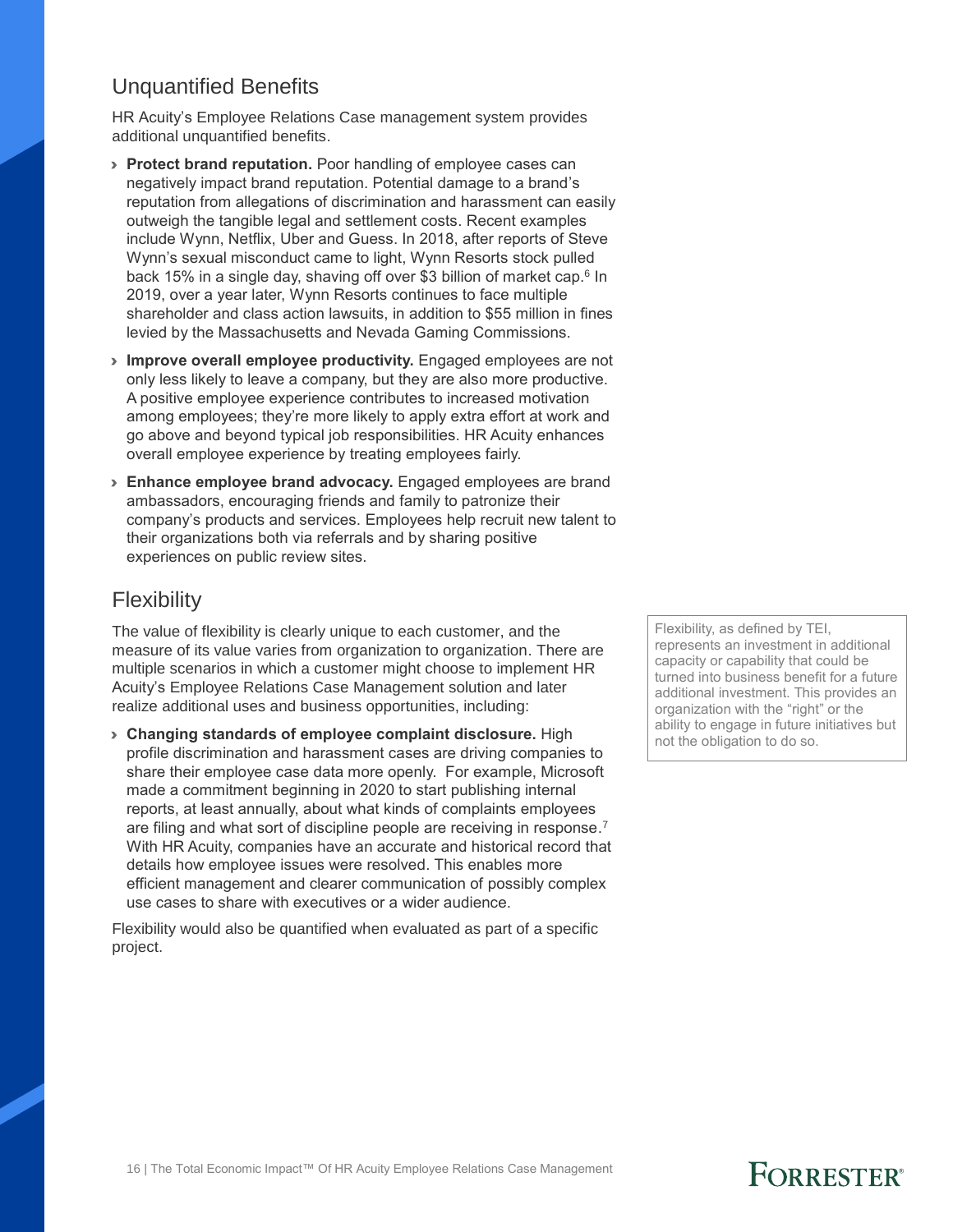# **Analysis Of Costs**

#### **QUANTIFIED COST DATA AS APPLIED TO THE COMPOSITE**

|      | <b>Total Costs</b>                                           |                |              |               |               |              |                                |
|------|--------------------------------------------------------------|----------------|--------------|---------------|---------------|--------------|--------------------------------|
| REF. | <b>COST</b>                                                  | <b>INITIAL</b> | <b>YEAR1</b> | <b>YEAR 2</b> | <b>YEAR 3</b> | <b>TOTAL</b> | <b>PRESENT</b><br><b>VALUE</b> |
| Etr  | <b>HR Acuity SaaS cost</b>                                   | \$0            | \$286,000    | \$220,000     | \$220,000     | \$726,000    | \$607,107                      |
| Ftr  | Internal labor cost for<br>implementation and<br>maintenance | \$33,646       | \$1,682      | \$1,682       | \$1,682       | \$38,693     | \$37,830                       |
| Gtr  | Internal labor cost, training                                | \$22,816       | \$1,840      | \$2,208       | \$2,208       | \$29,072     | \$27,973                       |
|      | Total costs (risk-adjusted)                                  | \$56,462       | \$289,522    | \$223,890     | \$223,890     | \$793,765    | \$672,910                      |

#### Cost 1: HR Acuity SaaS Cost

The composite organization deployed HR Acuity as a SaaS solution.

- › 62 employees are using HR Acuity in Year 1. Users increased 10% each year as more teams begin to use the platform.
- › Year 1 includes an approximate 30% implementation premium. This fee is for the additional services that HR Acuity provides to facilitate implementation and provide training.

The cost will vary based on:

- › Number of employees and/or HR Acuity users.
- › Specific HR Acuity features and functionality selected by the organization.

This yields a three-year, risk-adjusted total PV of \$607,107.

The table above shows the total of all costs across the areas listed below, as well as present values (PVs) discounted at 10%. Over three years, the composite organization expects risk-adjusted total costs to be a PV of more than \$0.7 million.

Implementation risk is the risk that a proposed investment may deviate from the original or expected requirements, resulting in higher costs than anticipated. The greater the uncertainty, the wider the potential range of outcomes for cost estimates.

#### **HR Acuity SaaS Cost: Calculation Table**

| REF.           | <b>METRIC</b>                       | CALC.       | <b>INITIAL</b> | <b>YEAR1</b> | <b>YEAR 2</b> | <b>YEAR 3</b> |
|----------------|-------------------------------------|-------------|----------------|--------------|---------------|---------------|
| E1             | <b>HR Aculty users</b>              |             |                | 62           | 67            | 73            |
| E2             | Annual HR Acuity SaaS cost          |             |                | \$220,000    | \$220,000     | \$220,000     |
| E <sub>3</sub> | Implementation premium (Year 1)     |             |                | 30%          |               |               |
| Et             | <b>HR Acuity SaaS cost</b>          | $E2*(1+E3)$ | \$0            | \$286,000    | \$220,000     | \$220,000     |
|                | Risk adjustment                     | $0\%$       |                |              |               |               |
| Etr            | HR Acuity SaaS cost (risk-adjusted) |             | \$0            | \$286,000    | \$220,000     | \$220,000     |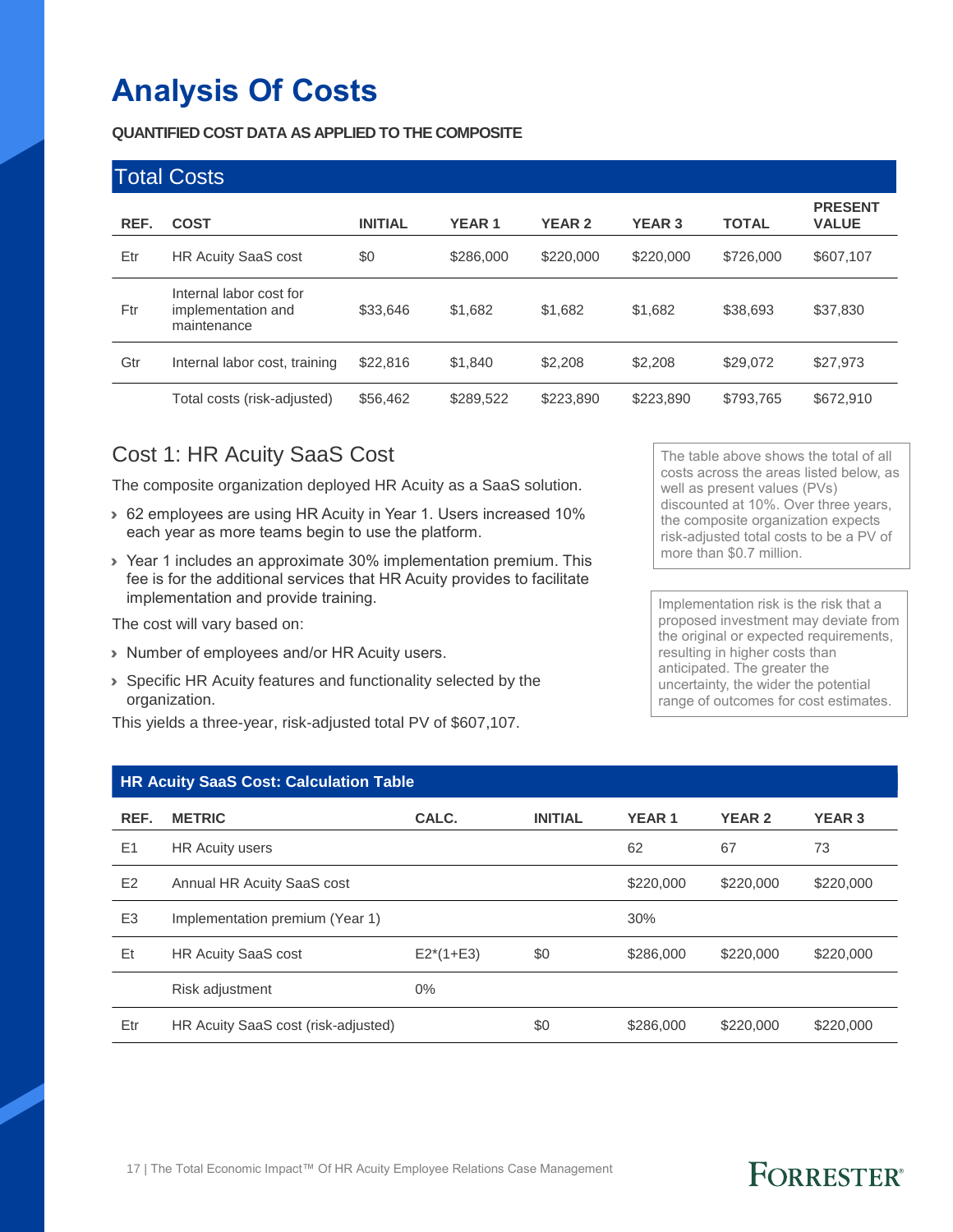#### Cost 2: Internal Labor Cost For Implementation And **Maintenance**

The composite organization's internal staff collaborates with HR Acuity to install and maintain the system.

- > The implementation process took 12 weeks.
- › During the implementation period two FTEs spent 50% of their time on implementation. The team overseeing the installation is typically crossfunctional and may include HR, employee relations, and IT staff.
- › As a SaaS solution there is little time required to maintain the HR Acuity solution. One administrator FTE spent 2 hours each month managing user configuration and profile administration.
- › The average fully loaded IT or employee relations staff salary is \$121,500.

These costs will vary based on:

- › Complexity of existing sources of employee data.
- › The skill set of the internal IT team.

To account for these risks, Forrester adjusted this cost upward by 20%, yielding a three-year, risk-adjusted total PV of \$37,830.

#### **Internal Labor Cost For Implementation And Maintenance: Calculation Table**

**12 weeks:** Total implementation and deployment time

| REF.           | <b>METRIC</b>                                                                | CALC.                         | <b>INITIAL</b> | <b>YEAR1</b> | <b>YEAR 2</b> | <b>YEAR 3</b> |
|----------------|------------------------------------------------------------------------------|-------------------------------|----------------|--------------|---------------|---------------|
| F <sub>1</sub> | Staff for internal support (FTEs)                                            |                               | 2.0            | 1.0          | 1.0           | 1.0           |
| F <sub>2</sub> | Fully loaded annual salary                                                   |                               | \$121,500      | \$121,500    | \$121,500     | \$121,500     |
| F <sub>3</sub> | Implementation (weeks)                                                       |                               | 12             |              |               |               |
| F4             | % of time dedicated to HR Acuity<br>during implementation                    |                               | 50%            |              |               |               |
| F <sub>5</sub> | Internal labor cost implementation                                           | F1*F2*(F3/52<br>weeks)*F4     | \$28,038       |              |               |               |
| F <sub>6</sub> | Time to manage user profiles and<br>configuration (hours per month)          |                               |                | 2            | 2             | 2             |
| F7             | Time to manage user profiles and<br>configuration (hours per year)           | F6*12 months                  |                | 24           | 24            | 24            |
| F <sub>8</sub> | Internal labor cost ongoing                                                  | F7*F2/2,080<br>hours per year |                | \$1,402      | \$1,402       | \$1,402       |
| Ft             | Internal labor cost for<br>implementation and maintenance                    | $F5 + F8$                     | \$28,038       | \$1,402      | \$1,402       | \$1,402       |
|                | Risk adjustment                                                              | ↑20%                          |                |              |               |               |
| Ftr            | Internal labor cost for<br>implementation and maintenance<br>(risk-adjusted) |                               | \$33,646       | \$1,682      | \$1,682       | \$1,682       |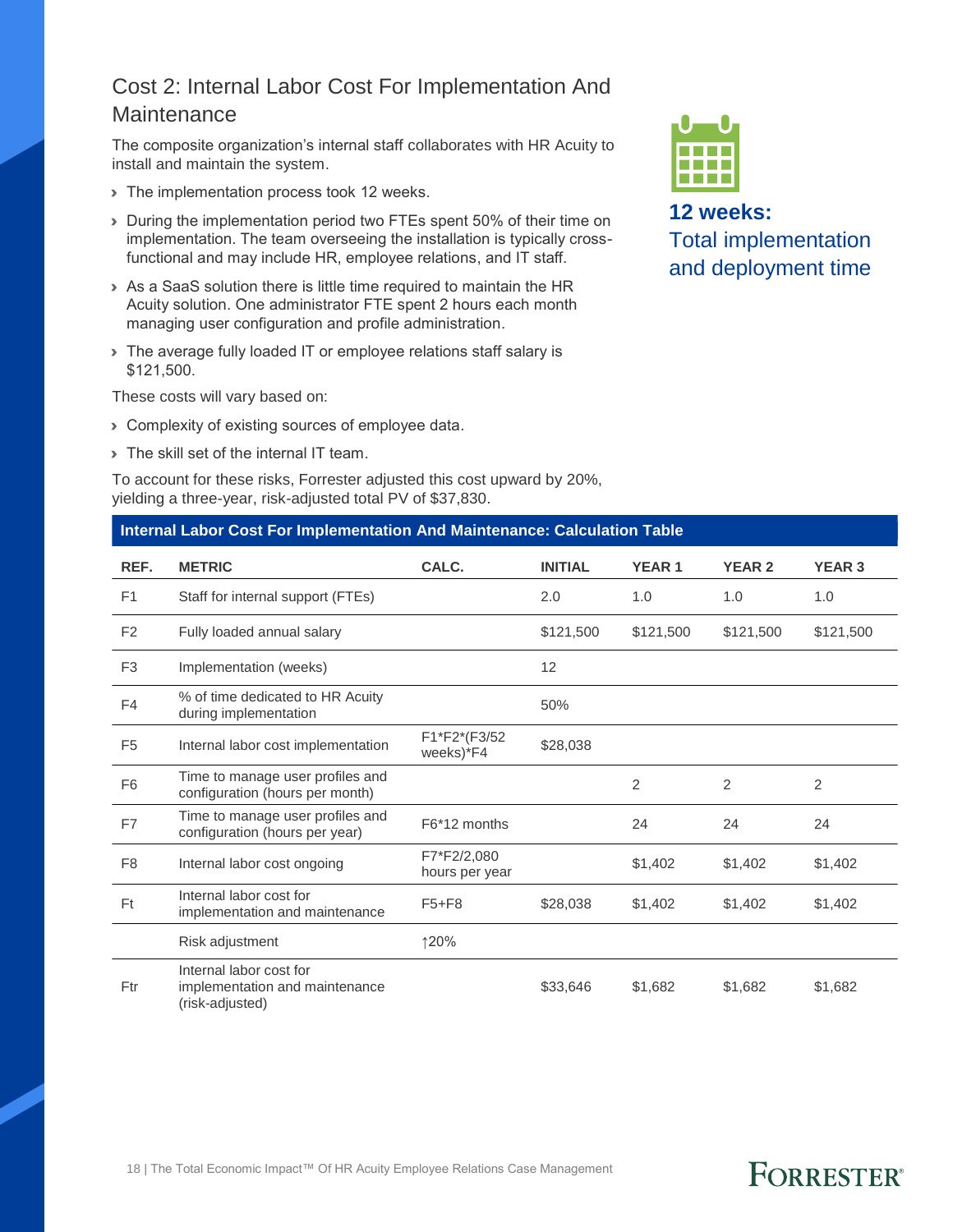#### Cost 3: Internal Labor Cost For Training

HR Acuity provides training as part of the subscription, but employee relations professionals and other users must spend some time to learn the system.

- › Training for new users is approximately 6 hours. HR Acuity typically provides one hour of training weekly over a six-week period.
- › The average fully loaded employee relations and business partner salary is \$121,500.

This cost will vary by:

- › The number of new users.
- › Any additional self-training, such as, time spent watching training videos developed by HR Acuity.

To account for these risks, Forrester adjusted this cost upward by 5%, yielding a three-year, risk-adjusted total PV of \$27,973.

#### **Internal Labor Cost For Training**

| REF.           | <b>METRIC</b>                                       | CALC.                                   | <b>INITIAL</b> | <b>YEAR1</b> | <b>YEAR 2</b> | <b>YEAR 3</b> |
|----------------|-----------------------------------------------------|-----------------------------------------|----------------|--------------|---------------|---------------|
| G <sub>1</sub> | Initial HR Acuity users                             |                                         | 62             |              |               |               |
| G <sub>2</sub> | New HR Acuity users                                 |                                         |                | 5            | 6             | 6             |
| G <sub>3</sub> | Initial and new user training (hours)               |                                         | 6              | 6            | 6             | 6             |
| G4             | Training (hours)                                    | $(G1+G2)*G3$                            | 372            | 30           | 36            | 36            |
| G <sub>5</sub> | Average ER and HR employee cost<br>per hour         | (\$121,500/<br>2,080 hours<br>per year) | \$58.41        | \$58.41      | \$58.41       | \$58.41       |
| Gt             | Internal labor cost for training                    | G4*G5                                   | \$21,730       | \$1,752      | \$2,103       | \$2,103       |
|                | Risk adjustment                                     | ↑5%                                     |                |              |               |               |
| Gtr            | Internal labor cost for training<br>(risk-adjusted) |                                         | \$22,816       | \$1,840      | \$2,208       | \$2,208       |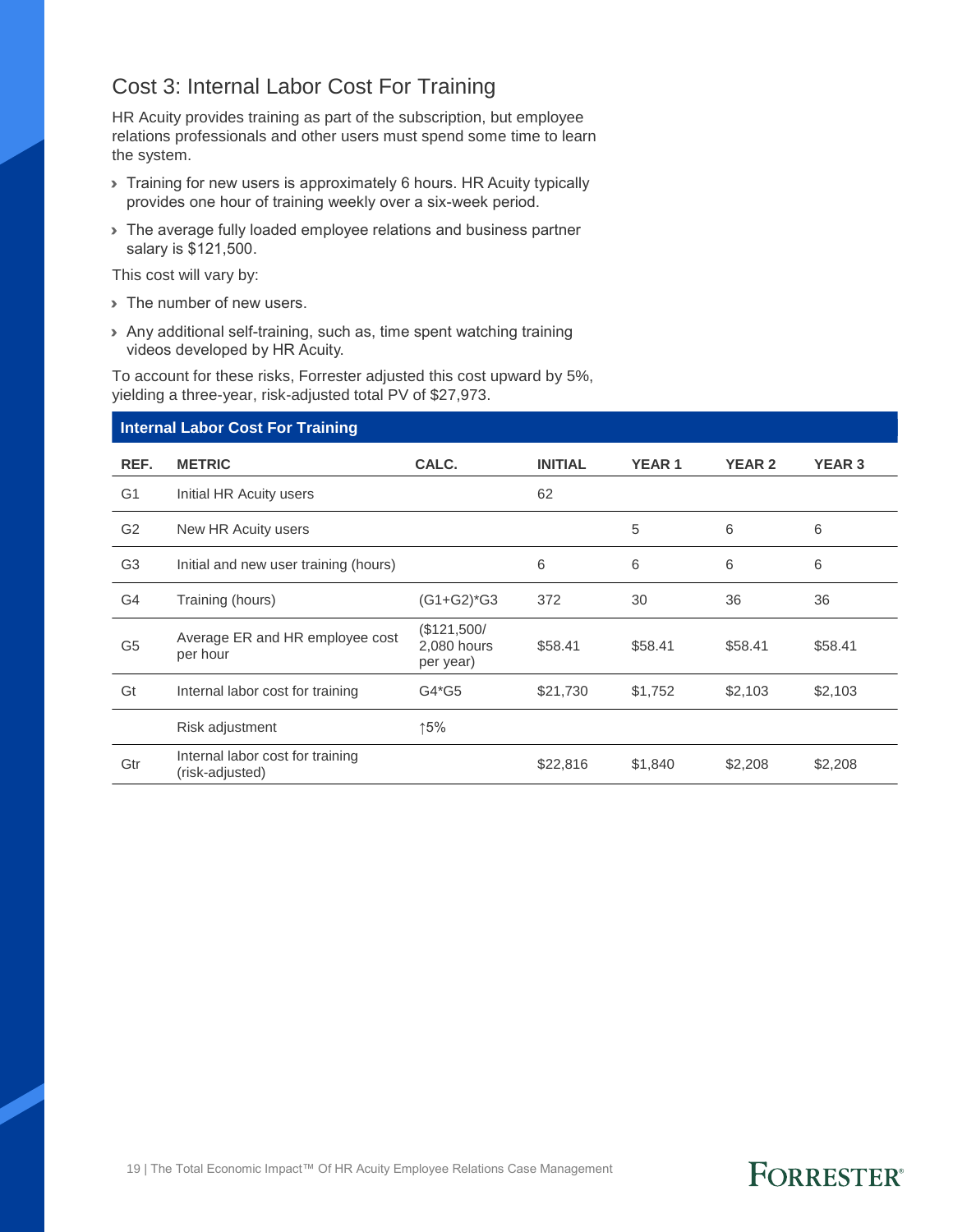# **Financial Summary**

#### **CONSOLIDATED THREE-YEAR RISK-ADJUSTED METRICS**



The financial results calculated in the Benefits and Costs sections can be used to determine the ROI, NPV, and payback period for the composite organization's investment. Forrester assumes a yearly discount rate of 10% for this analysis.

These risk-adjusted ROI, NPV, and payback period values are determined by applying risk-adjustment factors to the unadjusted results in each Benefit and Cost section.

| <b>Cash Flow Table (Risk-Adjusted)</b> |                |               |             |             |              |                                |  |  |
|----------------------------------------|----------------|---------------|-------------|-------------|--------------|--------------------------------|--|--|
|                                        | <b>INITIAL</b> | <b>YEAR 1</b> | YEAR 2      | YEAR 3      | <b>TOTAL</b> | <b>PRESENT</b><br><b>VALUE</b> |  |  |
| Total costs                            | (\$56,462)     | (\$289,522)   | (\$223,890) | (\$223,890) | (S793, 765)  | (\$672,910)                    |  |  |
| <b>Total benefits</b>                  | \$0            | \$1,204,763   | \$1,707,860 | \$2,213,481 | \$5,126,105  | \$4,169,715                    |  |  |
| Net benefits                           | (\$56,462)     | \$915,241     | \$1,483,970 | \$1,989,591 | \$4,332,339  | \$3,496,805                    |  |  |
| <b>ROI</b>                             |                |               |             |             |              | 520%                           |  |  |
| Payback period                         |                |               |             |             |              | $<$ 3 months                   |  |  |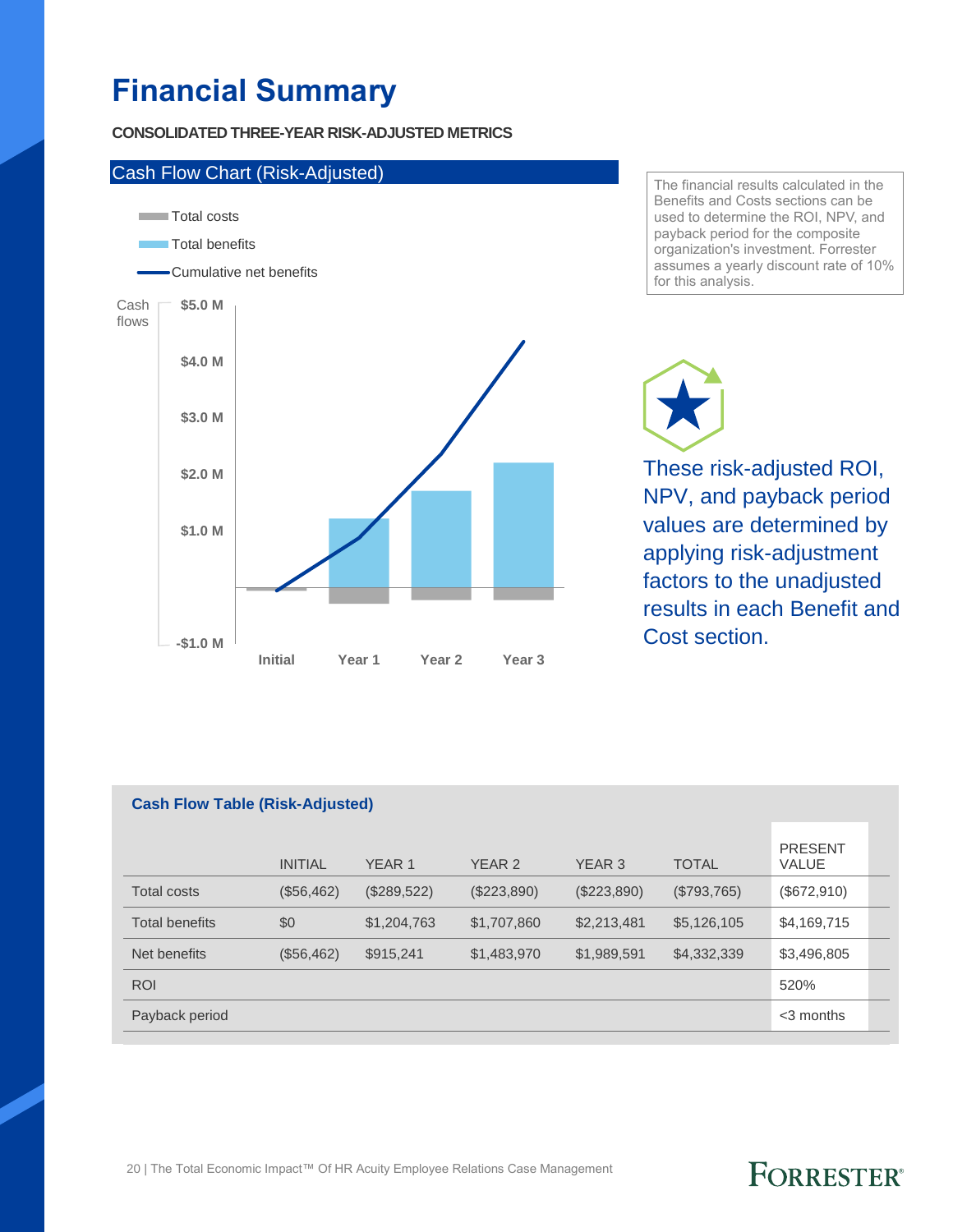# **HR Acuity Employee Relations Case Management: Overview**

The following information is provided by HR Acuity. Forrester has not validated any claims and does not endorse HR Acuity or its offerings.

#### **Protect your reputation and build a better workplace, with HR Acuity.**

Today's employee relations, HR, and business leaders are at the forefront of the future of work, safeguarding their organizations while looking out for employee interests.

Yet they're challenged by a lack of expertise, inconsistent processes, generic case management tools, no bestpractice approach to investigations, a lack of data security, and so much more.

Addressing these issues requires a standardized and intentional approach — and the right tools, built on years of employee relations expertise. HR Acuity is the only technology platform specifically built for employee relations management.

HR Acuity's technology equips employee relations, HR, and business leaders in related areas — such as ethics, legal and compliance — with built-in intelligence, templates, and reporting.

Users can:

- Conduct best practices and fair investigations.
- Uncover trends and patterns through forward-looking data and analytics.
- Provide trusted, consistent experiences for their teams.

HR Acuity delivers:

- **Technology-driven by expertise, not engineering.** HR Acuity is the only technology platform solution purpose-built for managing employee issues. Designed by employee relations experts, it was created specifically to address the nuances of people, performance, and investigations.
- **Insight, not just reporting.** The solution is driven by data and analytics and enables clients to uncover trends, patterns and the stories inside their data — insight, not just information.
- **Consistent, flexible, and court-ready processes.** HR Acuity enables a disciplined, best-practice approach, enabling consistency in tracking, analyzing, and investigating employee issues and defensible results.
- **Top marks for client service.** HR Acuity's commitment to clients is reflected in world-class NPS scores and 100% retention of enterprise clients.<sup>8</sup>
- **Focus on employee experience.** Consistent and fair processes create the foundation for trust and dialogue across your organization.
- **Security is a priority.** The platform and processes are SOC-2 certified and put a premium on protecting clients' data.

**FORRESTER®** 

More information is available at hracuity.com/demo.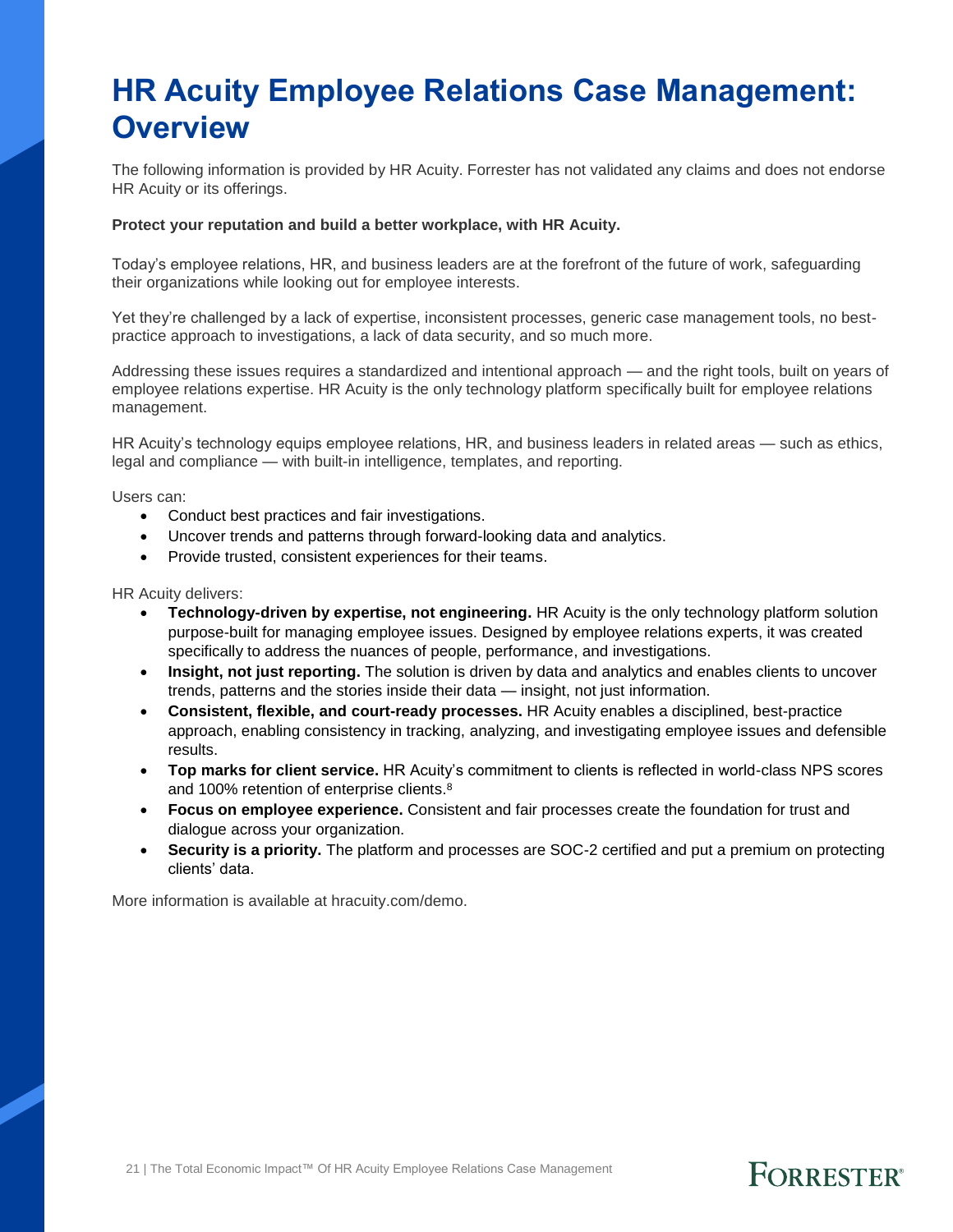# **Appendix A: Total Economic Impact**

Total Economic Impact is a methodology developed by Forrester Research that enhances a company's technology decision-making processes and assists vendors in communicating the value proposition of their products and services to clients. The TEI methodology helps companies demonstrate, justify, and realize the tangible value of IT initiatives to both senior management and other key business stakeholders.

#### Total Economic Impact Approach



**Benefits** represent the value delivered to the business by the product. The TEI methodology places equal weight on the measure of benefits and the measure of costs, allowing for a full examination of the effect of the technology on the entire organization.



**Costs** consider all expenses necessary to deliver the proposed value, or benefits, of the product. The cost category within TEI captures incremental costs over the existing environment for ongoing costs associated with the solution.



**Flexibility** represents the strategic value that can be obtained for some future additional investment building on top of the initial investment already made. Having the ability to capture that benefit has a PV that can be estimated.



**Risks** measure the uncertainty of benefit and cost estimates given: 1) the likelihood that estimates will meet original projections and 2) the likelihood that estimates will be tracked over time. TEI risk factors are based on "triangular distribution."

The initial investment column contains costs incurred at "time 0" or at the beginning of Year 1 that are not discounted. All other cash flows are discounted using the discount rate at the end of the year. PV calculations are calculated for each total cost and benefit estimate. NPV calculations in the summary tables are the sum of the initial investment and the discounted cash flows in each year. Sums and present value calculations of the Total Benefits, Total Costs, and Cash Flow tables may not exactly add up, as some rounding may occur.



The present or current value of (discounted) cost and benefit estimates given at an interest rate (the discount rate). The PV of costs and benefits feed into the total NPV of cash flows.



The present or current value of (discounted) future net cash flows given an interest rate (the discount rate). A positive project NPV normally indicates that the investment should be made, unless other projects have higher NPVs.



#### **Return on investment (ROI)**

A project's expected return in percentage terms. ROI is calculated by dividing net benefits (benefits less costs) by costs.



The interest rate used in cash flow analysis to take into account the time value of money. Organizations typically use discount rates between 8% and 16%.



The breakeven point for an investment. This is the point in time at which net benefits (benefits minus costs) equal initial investment or cost.